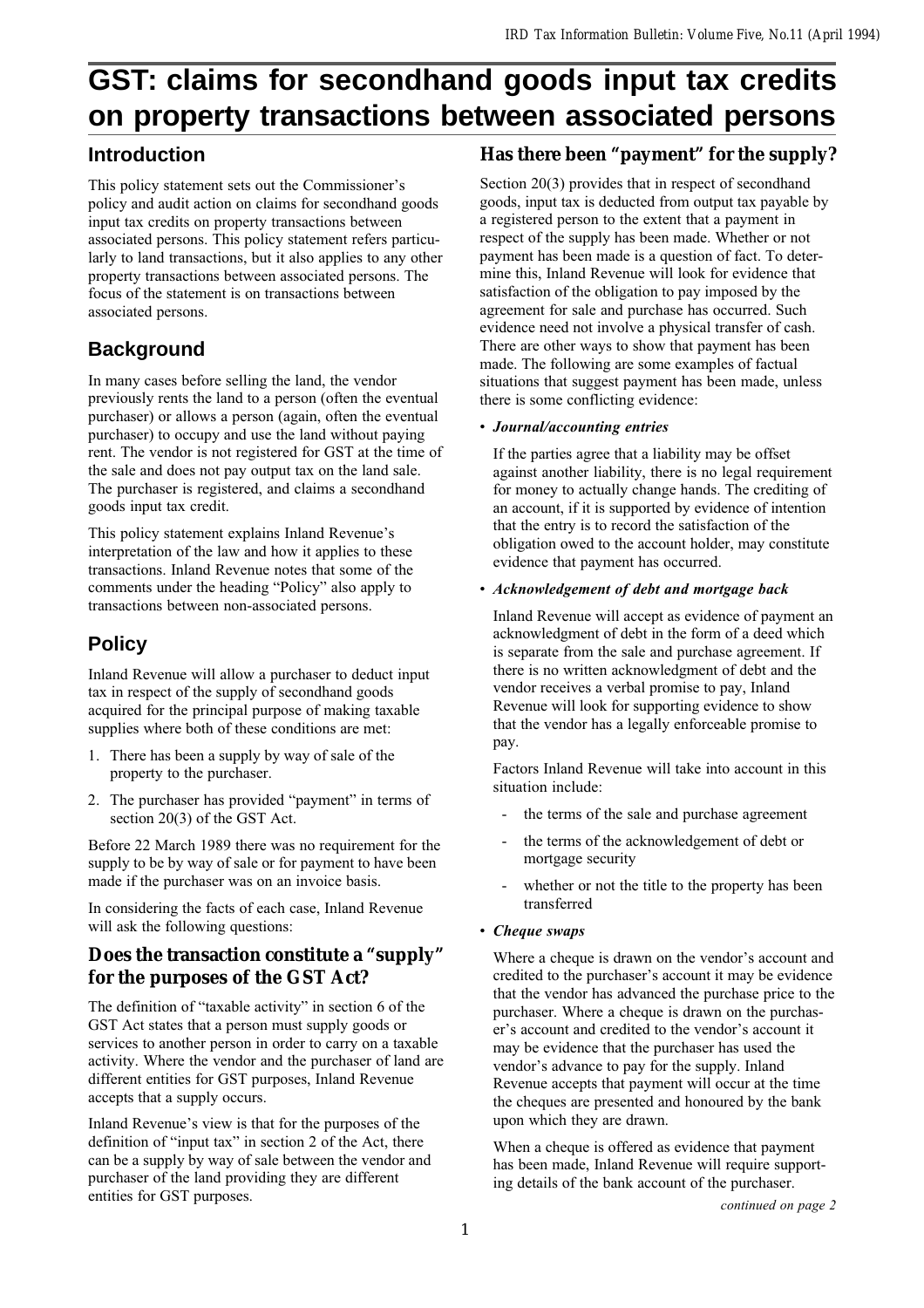#### *IRD Tax Information Bulletin: Volume Five, No.11 (April 1994)*

#### from page 1

#### **Is the vendor liable to be registered under section 51?**

If the vendor is liable to be registered, the purchaser may still claim an input tax deduction, but the vendor will be required to account for output tax on the sale.

Section 51(4) enables the Commissioner to register a person for the purposes of the GST Act with effect from the date on which that person first became liable to be registered. Inland Revenue will take the following factors into account when determining whether the vendor is liable to register for GST:

#### • Is there a taxable activity?

In many land transactions there is a lease in existence between the vendor and the user of the land. Inland Revenue's view is that the leasing and licensing of land are both capable of constituting a taxable activity.

#### Does the value of the supply exceed the registration threshold?

It is common that the user of the land pays rental or outgoings on the land to or on behalf of the owner. Inland Revenue's view is that the payment of rental or outgoings constitutes consideration for the use of the land. Inland Revenue considers that the payment by the lessee or user of the land of mortgage principal, interest, rates or development expenditure constitutes consideration for the supply of the land. As a guideline, Inland Revenue accepts that expenditure capitalised under sections 127 or 128A of the Income Tax Act 1976 constitutes development expenditure.

Inland Revenue does not consider that repairs and maintenance, insurance, or fertiliser constitute payment of consideration.

If the total value of supplies in the previous 12 months exceeds the registration threshold, the vendor must register for GST.

#### • What is the value of the supply?

Section 10(3) of the GST Act values supplies between associated persons where a supply is made for no consideration, or for consideration in money that is less than the open market value. Section 10(3) deems the value of the supply in these circumstances to be the open market value.

Sometimes there is reason to believe that the open market value will take the vendor over the registration threshold in section 51. In such circumstances, Inland Revenue will require a valuation of the market rental or market licence by a registered valuer or any other competent person.

If the market valuation is below the threshold, no registration liability arises. Where the market valuation is above the threshold Inland Revenue requires the vendor to be registered from the date on which the vendor became liable to be registered. If the vendor does not produce a valuation, Inland Revenue will establish a valuation based on all the information available. If registration is required and returns are not furnished there is no statute bar on the issue of the initial assessment.

If the value of the supply in respect of land leased (or licensed) out before the sale takes the vendor over the registration threshold:

- The vendor must register for GST and pay GST on supplies made during the period when the vendor should have been registered (including on the renting out the land and on the sale of the land)
- The purchaser will be allowed an input tax credit for the purchase of the land, providing that the statutory requirements are met.

### **Audit strategy**

Where Inland Revenue has made detailed enquiries which would lead the parties to the transaction to reasonably believe that Inland Revenue has fully considered the transaction, the matter will not be reopened at a later date.

Where Inland Revenue has not made any such enquiries, the transaction will be subject to normal audit review for GST according to this policy -

- immediately upon publication of Inland Revenue's policy if the parties involved have previously received a letter saying that the matter may be revisited, or
- if the matter comes up in the normal course of audit or enquiry in any other case.

Where Inland Revenue has not indicated to taxpayers that we would revisit the transaction, Inland Revenue does not intend to revisit the cases except if the matter comes up in the normal course of audit activity.

### **Inland Revenue case strategy**

There are a number of cases where one or more of the above issues has arisen. These cases have already gone through the assessment and disallowance of objection process, and have reached the stage of having cases stated.

These cases will proceed with a view to having them heard as quickly as possible, unless it would be inconsistent with this policy statement.

Some cases may await the outcome of cases identified as suitable "test cases". This would happen where there is a factual basis making it clear that a decision in the test case will determine the legal principles to be applied to other cases.

The following examples illustrate Inland Revenue's approach.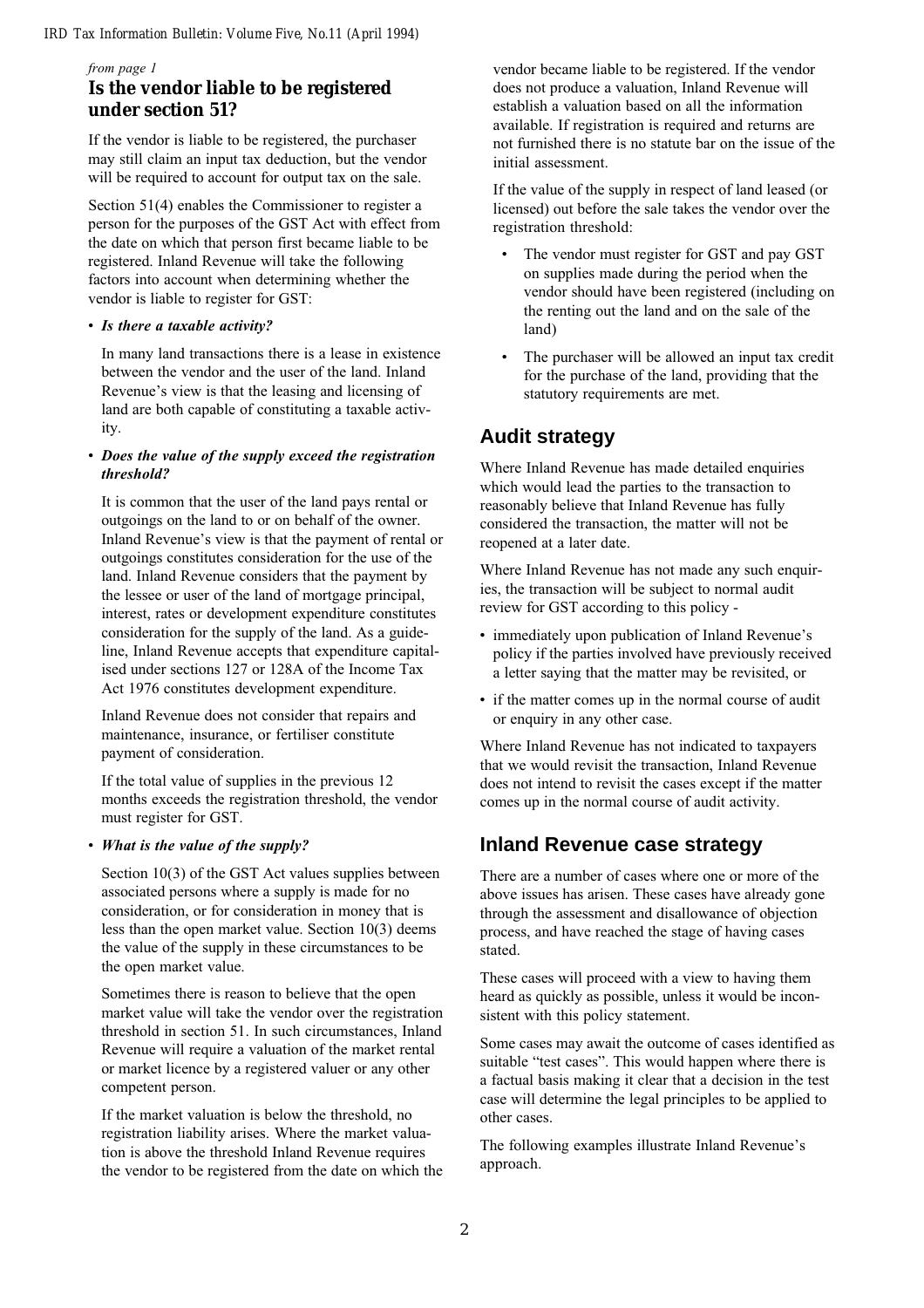#### *IRD Tax Information Bulletin: Volume Five, No.11 (April 1994)*

#### **Example 1**

A father, mother and two sons own a farm. They were not registered for GST. In 1991 the father and the sons entered into a partnership to farm the land. The partnership leased the land from the owners for a rental of \$28,000 per annum, which was the market rental for the land. In addition, the partnership paid mortgage interest (\$10,000) and rates (\$5,000) on the land. The owners sold the land to the partnership and the partnership claimed a secondhand goods input tax credit.

Inland Revenue allowed the input tax credit. However, the former owners were required to register for GST under section 51 (as an unincorporated body) and to pay output tax on the sale. This is because the total value of the supplies (\$43,000) made by the former owners in the year before the sale exceeded \$30,000 (the registration threshold).

Inland Revenue is currently appealing a case on this point.

#### **Example 2**

A non-registered individual sells a farm to another individual who is registered. The vendor is not liable to be registered. Possession of the farm is given to the purchaser, but no money changes hands and no promise to pay is given in exchange for the title to the land.

Inland Revenue would not allow the purchaser to claim an input tax deduction as no payment has been made. However, if there was an exchange of cheques or an acknowledgement of debt of the vendor's advance, Inland Revenue would accept that payment has occurred and allow the purchaser the input tax credit.

There are many possible variations on the above scenarios. In some cases more than one issue may arise.

### **Due dates and penalties**

Where the vendor is required to register for GST, output tax is payable by the due date for payment i.e., one month after the assessment is issued. The only circumstance where a new due date will not be set is where Inland Revenue intends to take penal action against a taxpayer for wilfully misleading the Commissioner.

Where the assessment is subject to an objection, 50% of the tax in dispute is payable by the due date. Where the taxpayer(s) does not object to the assessment, 100% of the tax is payable by the due date.

In some cases Inland Revenue has issued assessments, but has agreed not to start recovery action on the unpaid tax until release of this policy statement. In these cases the 10% additional tax and other penalties accrued for late payment will be remitted providing the tax is paid by one month after this statement is published.

### **Dual assessments**

Where Inland Revenue has required the vendor to register because the supply of the property exceeds the registration threshold, the Commissioner will exercise the discretion under section 24(6) of the GST Act and allow the purchaser an input tax credit, even if the purchaser does not hold a tax invoice. This will avoid the situation where Inland Revenue issues "dual assessments".

### **Summary**

Inland Revenue will consider these issues when determining whether a purchaser in an associated person land transaction is entitled to a secondhand input tax deduction:

- 1. Has there been a supply by way of sale of the land between different entities for GST purposes?
- 2. Has the purchaser has provided "payment" for the benefit of the vendor?

Inland Revenue will also consider whether the vendor is liable to be registered for GST and pay output tax on the sale. Where the vendor is required to register for GST the Commissioner will exercise the discretion under section 24(6) as it would be impractical to require that a tax invoice be issued. The purchaser will be able to claim an input tax credit on the sale, notwithstanding that no tax invoice has been issued.

Where Inland Revenue has made enquiries which would lead the parties to the transaction to reasonably believe that an Inland Revenue officer with the appropriate authority has fully considered the transaction, no assessment shall be reopened.

Where Inland Revenue has not made such enquiries, assessments may be reopened, and assessments or reassessments may be issued for GST on the transaction. Assessments shall be reopened, and assessments or reassessments shall be issued, for GST according to this policy:

- immediately on publication of Inland Revenue's intentions if the taxpayers involved have previously been warned that the matter might be revisited
- if the matter comes up in the normal course of audit or enquiry in any other case.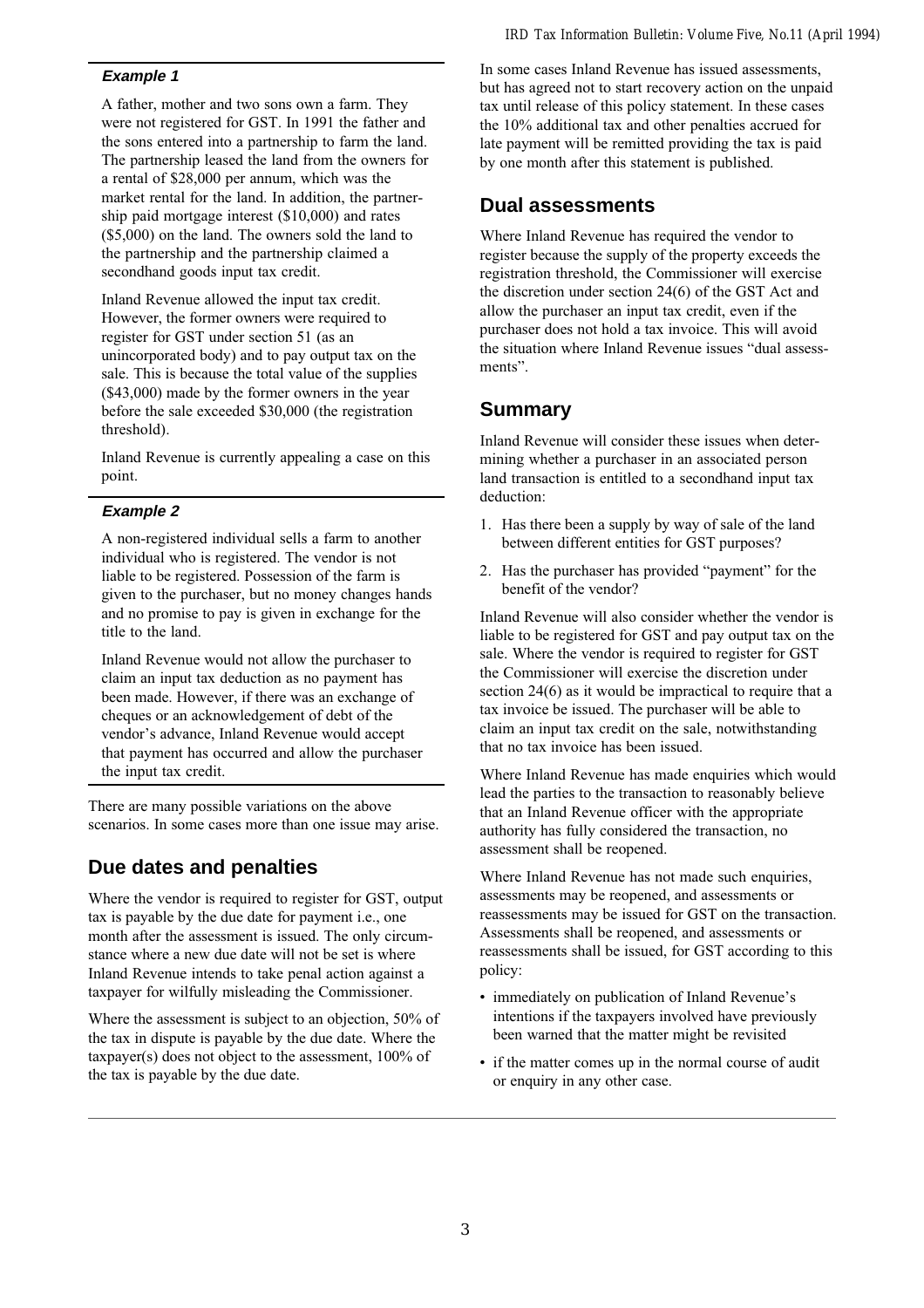# **\$200 limit for writing off assets - is GST included?**

## **Introduction**

This article explains when the \$200 limit for write-offs in section  $108O$  of the Income Tax Act  $1976$  ("the Act") is GST inclusive or GST exclusive. Section 108O was introduced with the new depreciation regime by the Income Tax Amendment Act 1993 and was then amended by the Income Tax Amendment Act (No.3) 1993.

Taxpayers can claim a deduction for the cost of assets acquired or created for \$200 or less, in the year they acquire such assets. Some taxpayers have asked whether the \$200 is GST exclusive or GST inclusive.

In most circumstances, the \$200 limit is GST exclusive for a GST registered person and GST inclusive if the person is not registered for GST. The total cost is calculated after deducting any input tax credits which the taxpayer may claim back from Inland Revenue.

# **Legislation**

Section  $108O(1)$  of the Act states that "low value" property means any property of a taxpayer -

... which is acquired or created by the taxpayer for a total cost not exceeding \$200 ...".

The section does not define "cost" or "total cost".

Section 108O(2) provides that the cost of low value property is deductible in calculating a taxpayer's assessable income for any income year where the asset meets both of these conditions:

- it is acquired or created for the purpose of gaining or producing assessable income or of carrying on a business for the purpose of gaining or producing assessable income
- it is primarily and principally used or available for use in that income year for that purpose.

The issue is whether "cost" in section 108O includes or excludes GST.

Section 140B of the Act deals with accounting for GST. Section 140B(6) deals specifically with depreciation and GST. It provides that the cost price is reduced by any amount of "input tax" on an asset. Section  $140B(6)$ states that it applies for the purposes of section 108 of the Act. However, Inland Revenue considers that the approach taken in section 140B should also be applied to section 108O.

### **Input tax - definition**

For the purposes of section 140B "input tax" has the same definition as in section 2 of the Goods and Services Tax Act 1985. Section 2 defines "input tax" as:

"Input tax", in relation to a registered person, means -

- (a) Tax charged under section  $8(1)$  of this Act on the supply of goods and services made to that person:
- (b) Tax levied under section 12(1) or section 13(1) of this Act on goods entered for home consumption under the Customs Act 1966 by that person:
- (c) Any amount equal to the tax fraction (being the tax fraction applicable at the time of supply within the meaning of section 9 or any other provision of this Act) of the consideration in money for the supply, being a supply by way of sale that is not a taxable supply, to a registered person of any secondhand goods situated in New Zealand, -

being in any case goods and services acquired for the principal purpose of making taxable supplies:

"Input tax" is limited to GST charged to a registered person (including GST on imported goods and the tax fraction for secondhand goods) on goods and services acquired for the principal purpose of making taxable supplies. By definition, an unregistered person is not charged input tax even if he or she pays GST when purchasing goods and services.

A registered person only incurs input tax on goods and services acquired for the principal purpose of making taxable supplies.

# **Policy - GST and depreciation**

Inland Revenue's policy on GST and depreciation is based on Section 140B. Paragraph 1.4 of the Appendix to TIB Volume 4 No. 9 (April 1993) states:

"If you are not registered for GST, you base your depreciation on the actual price you pay for an asset, including the GST component.

If you are registered for GST, you can claim the GST component of an asset's cost price as an input tax deduction. In this case you claim depreciation on the GST-exclusive price that you actually paid for the asset."

### **Registered persons - \$200 limit excludes GST**

GST registered persons who acquire an asset for the principal purpose of making taxable supplies, and who use the asset in producing assessable income as required by section 108O(2), can deduct the GST exclusive cost for an asset costing up to \$200 exclusive of GST. Such property would therefore have a maximum price of \$225 including GST, although the maximum deduction in calculating assessable income would be \$200. The \$25 of GST would constitute GST input tax (which is not deductible for income tax purposes), so will not affect the amount of the limitation.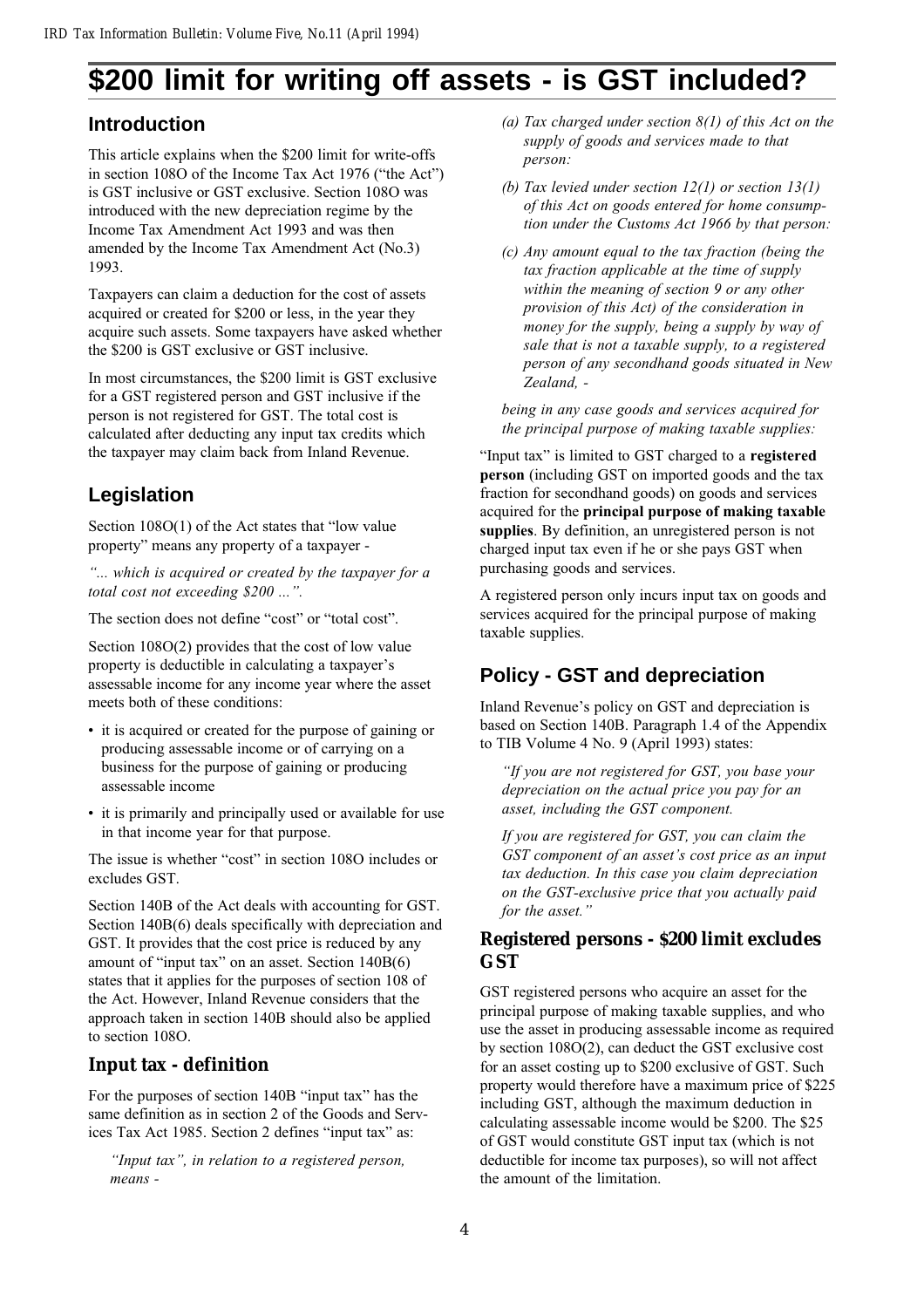A registered person may acquire an asset with a principal purpose other than making taxable supplies, but still use the asset to gain or produce assessable income (or in a business for that purpose). In this situation, if the GST exclusive cost of the asset was \$200 or less, the registered person can claim a deduction for the cost of the asset.

Registered persons who purchase secondhand goods for the principal purpose of making taxable supplies should deduct the tax fraction (one-ninth) to determine whether the cost paid for the asset is \$200 or less.

### **Non-registered persons - \$200 limit includes GST**

Taxpayers who are not registered for GST can claim a deduction for assets acquired for a GST inclusive cost of \$200 or less. This is provided the asset is to be used in gaining or producing assessable income or in carrying on a business for that purpose. Any GST paid would not

constitute input tax as the definition specifies that input tax relates only to a registered person.

### **Summary**

The \$200 limit in section 108O is calculated on the GST exclusive cost for taxpayers who are registered for GST and who are acquiring the property for the principal purpose of making taxable supplies. If the GST registered person did not acquire the property for making taxable supplies, the \$200 limit applies to the GST inclusive cost.

If a taxpayer is not registered for GST, the \$200 limit applies to the GST inclusive cost.

# **Application date**

This policy applies to intangible property acquired or created on or after 1 April 1993. In other respects, it applies from the 1993-94 income year onwards.

# **National standard cost values for livestock - 1994**

Under the authority of section 86C(1) of the Income Tax Act 1976, the Governor-General has declared the national standard costs for specified livestock for the year commencing on 1 April 1993.

The costs are listed in the table below.

| Kind of<br><b>Livestock</b> | <b>Category of Livestock</b>                        | <b>National</b><br><b>Standard Cost</b> |
|-----------------------------|-----------------------------------------------------|-----------------------------------------|
|                             |                                                     | \$                                      |
| Sheep                       | Rising 1 year                                       | 13.30                                   |
|                             | Rising 2 year                                       | 7.80                                    |
| Dairy Cattle                | Purchased bobby calves                              | 135.00                                  |
|                             | Rising 1 year                                       | 268.00                                  |
|                             | Rising 2 year                                       | 68.20                                   |
| <b>Beef Cattle</b>          | Rising 1 year                                       | 116.00                                  |
|                             | Rising 2 year                                       | 65.50                                   |
|                             | Rising 3 year male non-breeding cattle (all breeds) | 65.50                                   |
| Deer                        | Rising 1 year                                       | 35.90                                   |
|                             | Rising 2 year                                       | 18.60                                   |
| Meat and                    | Rising 1 year                                       | 10.10                                   |
| Fibre Goats                 | Rising 2 year                                       | 6.30                                    |
| Dairy Goats                 | Rising 1 year                                       | 74.00                                   |
|                             | Rising 2 year                                       | 10.80                                   |
| Pigs                        | Weaners to 10 weeks of age                          | 75.70                                   |
|                             | Growing pigs 10 to 17 weeks of age                  | 56.70                                   |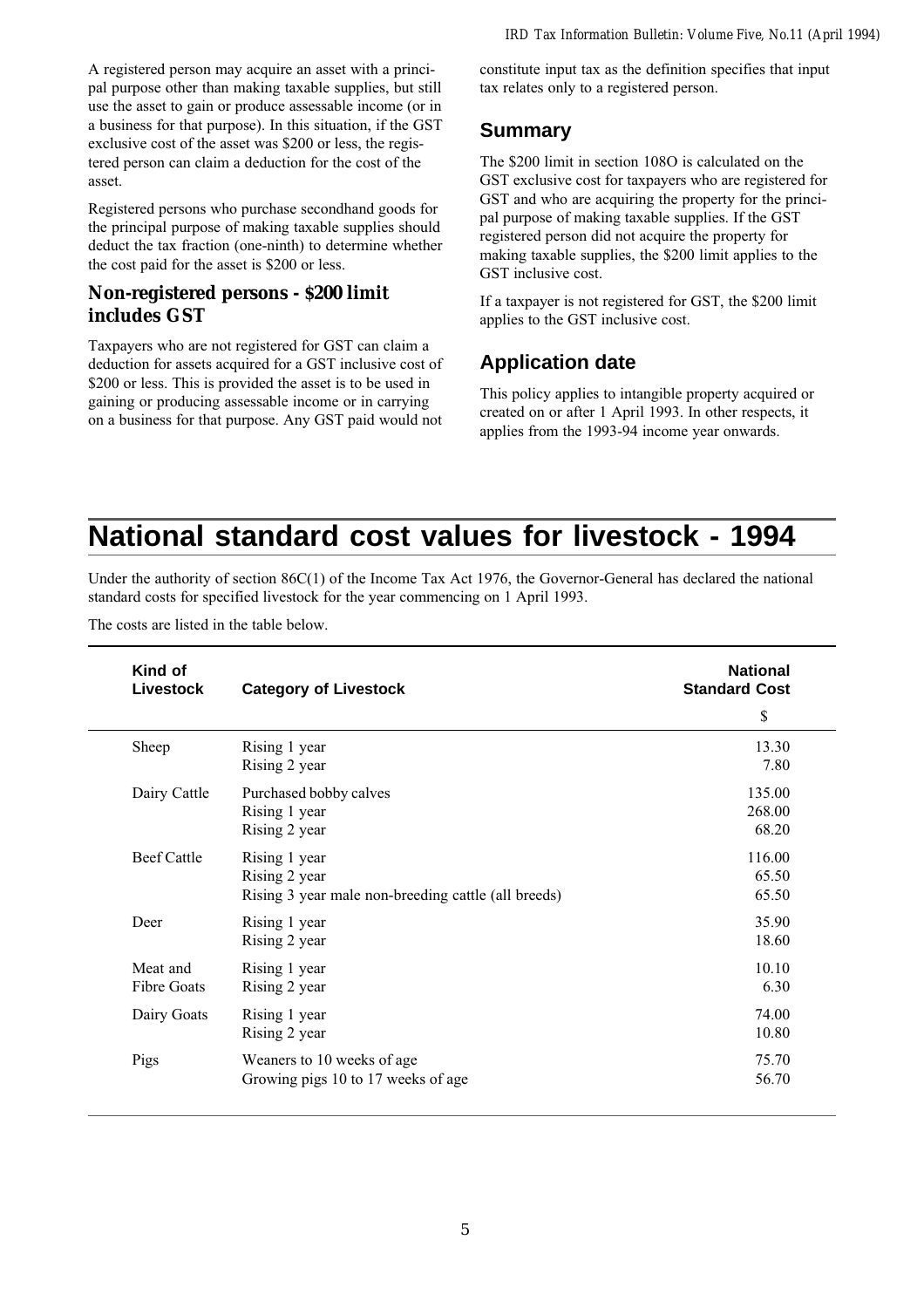# **Income Tax (National Standard Costs for Livestock) Determination 1994**

The Income Tax (National Standard Costs for Livestock) Determination which applies for the 1993-94 income year and future income years is printed in Appendix A to this TIB.

This new determination has changed slightly from the determination that applied for 1992-93 transitional year (see the appendix to TIB Volume Five, No.2). The examples in that appendix still apply for the 1994 determination, apart from Example 7 which dealt with the 1992-93 transitional year.

There have been three major changes to the determination:

- 1. Paragraphs 27 to 31 have been removed, as they related only to the 1992/93 transitional income year. They do not apply to 1993/94 or future income years.
- 2. the renumbering of paragraph 9A to 10 and the remainder of paragraphs
- 3. There is a new paragraph 28. This paragraph corrects an oversight with the 1993 determination, which relates to the use of the herd scheme when a farmer wishes to increase livestock numbers and bring those additional numbers to account at cost (national standard cost/self assessed cost). In the former determination the calculation of national standard cost required the opening stock to be an average of herd scheme values and national standard cost.

This requirement did not reflect the intention of the recommendation of the Livestock Valuation Consultative Committee. The Committee intended that any additional livestock over the herd scheme base number should be valued at cost to remove any impediment to increased production. The averaging method in the former determination inflated the closing values because the market value linked herd scheme figures were included in the calculation.

The new paragraph simply allows those additional livestock that the farmer wishes to value outside the herd scheme to be valued as though the herd scheme was not being used for that class of livestock.

#### **Example**

A farmer retains an extra 100 two tooth ewes in the 1994 income year. All of the two tooth ewes and ewe hoggets were valued under the herd scheme in 1993, and the extra 100 ewes are to be valued under national standard cost. No ewes were purchased (in this example) in the 1994 income year.

The opening value for the 100 ewe hoggets (two tooths at the end of the year) for the 1994 year will be calculated, at the taxpayers' option, for the current or preceding income year. This option of using either the current or preceding national standard cost figures is a simplification issue. The taxpayer can use current year national standard cost figures or use the national standard costs for the appropriate earlier year.

In this case the taxpayer decided to use the current year's figures. The value of the two tooths at the end of the 1994 year will be:

| National standard cost                      |           |
|---------------------------------------------|-----------|
| for opening livestock                       | \$1330.00 |
| $(100 x$ rising 1 yr NSC figure of \$13.30) |           |
|                                             |           |

National standard cost for rising 2 year sheep  $(100 \times $7.80)$  \$780.00 \$2110.00

#### \$2110 divided by  $100 = $21.10$  a head.

This standard cost will be retained until these livestock are eliminated from the inventory through sales and deaths.

If they remain on hand after the inventory treatment a new standard cost for a subsequent income year will be calculated on the same basis as if they were a new intake of livestock at the standard cost which would have applied to an intake in that income year.

There have also been some minor changes to the wording of the determination in places.

# **Making an objection - new procedures**

## **Introduction**

From 1 April 1994 there are new procedures for resolving objections to assessments and various decisions and determinations that the Commissioner of Inland Revenue makes. These new procedures apply to income tax and GST requests for cases stated that Inland Revenue receives on or after 1 April 1994. They also apply to any duty objections that are lodged on or after 1 April 1994.

These new procedures were enacted by changes to the Income Tax Act 1976 (section 33), The Goods and Services Tax Act 1985 (section 36), the Estate and Gift Duties Act 1968 (sections 91 and 92), the Stamp and

Cheque Duties Act 1971 (sections 73 and 74), and the Taxation Review Authority Regulations 1994.

### **Background**

Before 1 April 1994, when Inland Revenue disallowed an objection the objector had two months in which to require the Commissioner to prepare and state a case to either a Taxation Review Authority or the High Court. After notifying the Commissioner of this requirement, the objector had no further input until the case was heard by either a TRA or the High Court; the Commissioner was responsible for preparing and filing the case.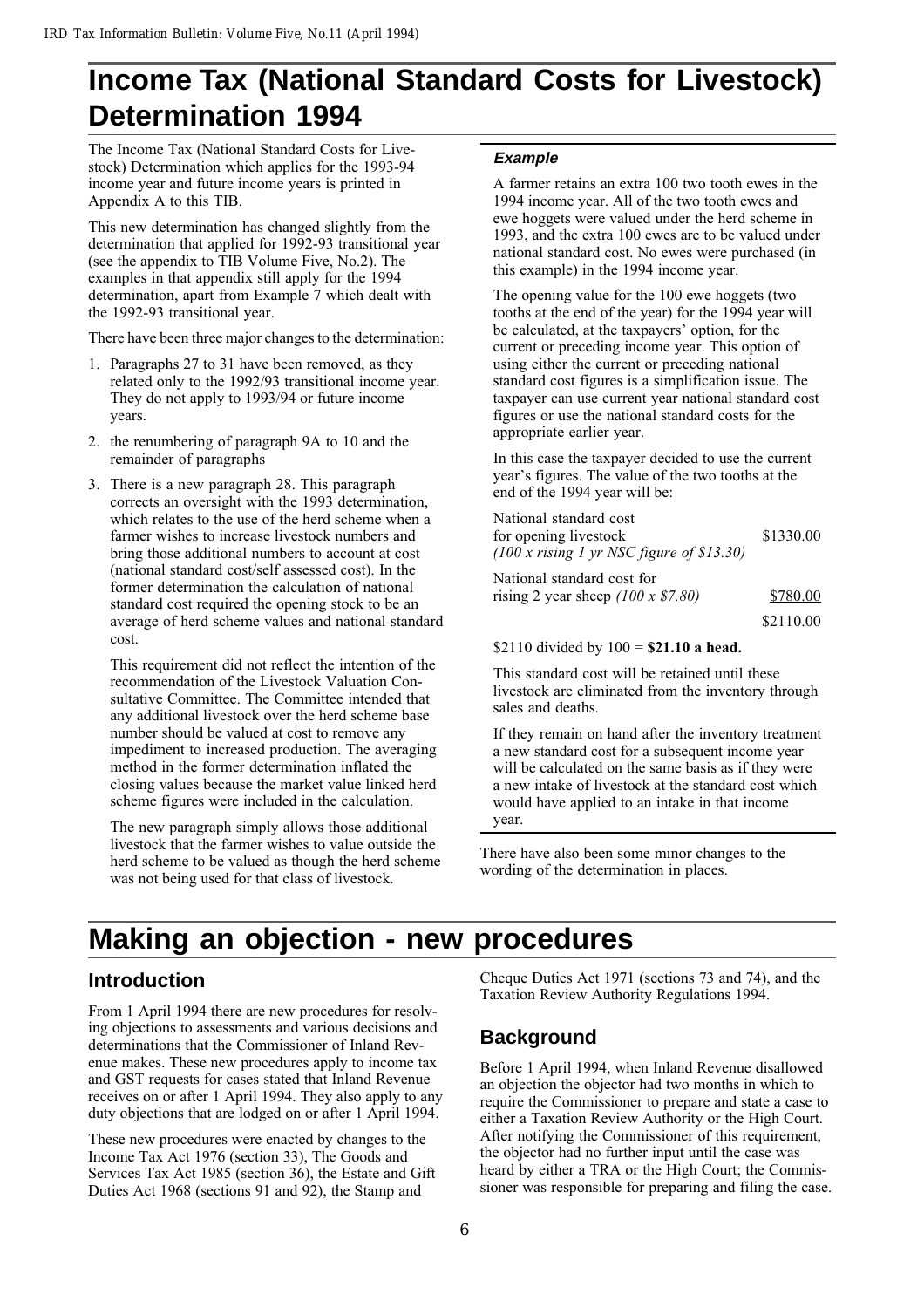In many cases this meant that the Commissioner and the objector did not explain their respective views of the facts and analyses of the law to each other. Neither party gained a full understanding of the opposing view until shortly before or even during the hearing.

### **New procedure**

The responsibility for preparing the case is now shared. The requirements for the objector and the Commissioner are fully explained in Inland Revenue's "Objection Procedures" booklet, which we reprinted in March 1994. We've sent a copy of this booklet to everyone who is registered on our agency list, and it is also available from any Inland Revenue office.

## **Objector's obligations**

After requiring the Commissioner to state a case to a TRA or the High Court, an objector has a further three months to supply specific information to the Commissioner. This information then goes to the TRA or High Court as part of the case stated.

The objector must supply the information in a prescribed form, called a points of objection notice. Inland Revenue will send a points of objection notice form to the objector after we receive the request for a case stated. The objector can use this printed form, or type a notice in the same format.

The form is in two parts. The first part is a single page cover/instruction sheet (IR 265A), which the objector must use in all cases. The second part (IR 265B) has spaces for the information that the objector will put before the TRA or High Court. An objector can either use the IR 265B form, or use a separately-typed notice in the same format.

The objector's points of objection notice must contain enough detail to give the Commissioner and the Courts this information:

- the objector's name, and the address for serving documents
- the facts and any propositions of law on which the objector relies to support the objection
- the issues that the objector wants the Court to consider
- a list of documents on which the objector relies to support the objection. (Copies of these documents should be attached to the points of objection notice unless there is a large number of documents.)

The objector must send or deliver this points of objection notice to Inland Revenue's Head Office in Wellington within three months of asking for a case to be stated (unless the Courts allow the objector an extension of time). If this deadline is not met, the objection is deemed to be withdrawn and Inland Revenue does not have to take any further action.

# **Inland Revenue's obligations**

Once Inland Revenue receives this points of objection notice, we have three months to prepare the case and file it with a TRA or the High Court. We will also serve a copy of this case on the objector. The part of the case that Inland Revenue must complete is a prescribed form which sets out these items:

- particulars of the assessment under objection
- the grounds of objection that the objector has given
- the questions to be determined by the Court
- any further facts which the Commissioner considers relevant
- a statement of law
- a list of any further documents
- the issues which the Commissioner claims need to be determined by the Court.

In Appendix D to this TIB there is a sample of the prescribed format in which Inland Revenue must file this information.

If Inland Revenue does not file the case within three months, the Objector can apply to the Courts for an order directing the Commissioner to allow the objection. The Court must make such an order unless it is satisfied that there are reasonable grounds why Inland Revenue has not filed the case.

# **Taxation Review Authority**

There are also new procedures for managing the TRA's fixture list. Before the TRA hears a case, it will hold a preliminary directions hearing. At this hearing, the TRA may do these things:

- obtain estimates of the expected duration of the hearing
- define the issues to be determined
- direct any necessary amendments to the case
- direct the way in which evidence is to be presented.

Both an authorised Inland Revenue officer and the objector must attend this directions hearing. If the objector lives more than 50 km away from the venue, s/he (or his/her legal representative) may attend by way of a telephone conference link-up. If the objector does not attend this hearing, the objection is deemed to be withdrawn unless the TRA gives leave to continue with it.

After the directions hearing, either the objector or Inland Revenue can apply to the TRA to appoint a time for the objection to be heard.

# **Benefits of the new procedures**

When both parties fully understand each other's views, some issues can be agreed and cases may be settled before hearing. The new procedures make sure that these views are exchanged during the preparation of a case, so many cases may be resolved without having to go to Court. This is likely to save time and money for both parties.

In some cases the objector may incur legal costs earlier than under the old procedures. However, if independent legal advice is obtained at this stage, there may be no need to incur the costs involved in a hearing.

# **More information**

If you want more information about these procedures, ask for a copy of the booklet "Objection Procedures" (IR 266) from any Inland Revenue office. This booklet sets out full details of every step in the objection process.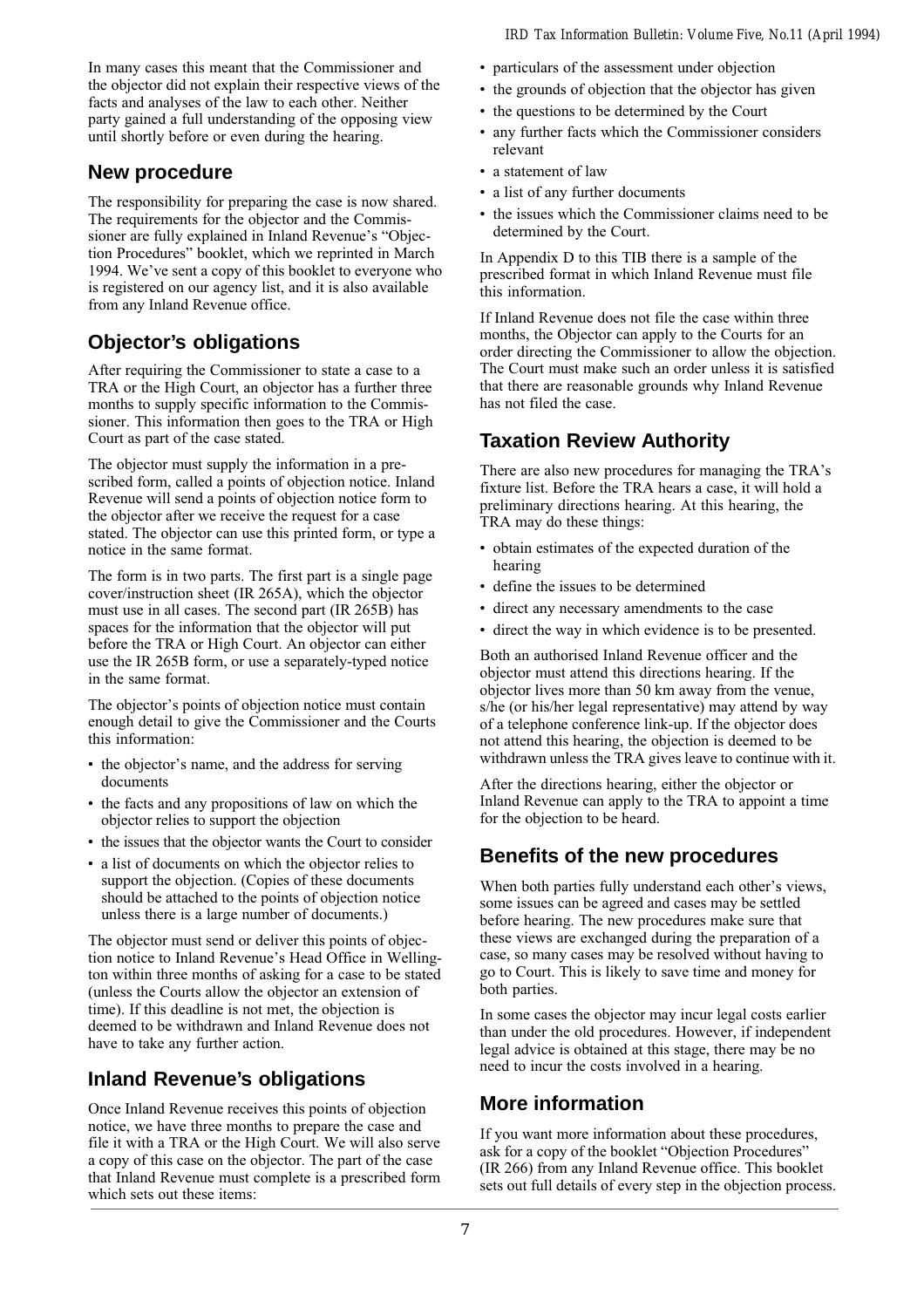# **Time share units - when sale profits are assessable**

## **Introduction**

This item sets out the Commissioner's current policy on when profits from selling a time share unit are taxable.

A time share purchaser acquires the right to use a unit or apartment and shared use of facilities during a specified period each year. Usually the purchaser buys an interest in the land and leases the unit. Each unit has a composite title which records that each purchaser has a share in the freehold. Cross leases relating to weeks in the year are registered against the title.

# **Policy**

### **Section 65(2)(f) of the Income Tax Act 1976**

Profits or gains derived from the sale or disposition of land within the meaning of section 67 are assessable under section  $65(2)(f)$ . A time share purchaser's interest in either the freehold or the leasehold of the property is an interest in "land" as defined in section  $67(1)$  of the Act. Therefore, if an interest in a time share is sold and the circumstances of the sale bring it within section 67, any profit will be assessable.

Profit derived from the sale of a time share will not always be assessable. If a taxpayer acquires a time share only for holiday use, any profit on resale will not be assessable.

However, there will be situations where a profit derived on resale is assessable. These are the most likely situations in which section 67 will apply:

- If the time share unit was acquired for the purpose or intention of selling or otherwise disposing of it (even if this was not the only purpose or intention). This provision will apply even if the purpose of resale was not the taxpayer's main purpose in acquiring the time share.
- If the vendor, or any person associated with the vendor, carried on the business of dealing in land or the business of developing or dividing land at the time the time share unit was acquired, and
	- either the unit was acquired for the purpose of the business
	- or the unit is sold within 10 years of acquisition.
- If the time share unit is sold within 10 years of acquisition, and the Commissioner's opinion is that at least 20 percent of the profits or gains derived on sale arise because of one of these factors:
	- the rules of an operative district plan, or any change to those rules after the taxpayer acquired the land
	- consent granted under the Resource Management Act granted after the taxpayer acquired the land
- a Planning Tribunal decision made after the taxpayer acquired the land
- the removal of any condition, obligation, restriction, prohibition, or covenant after the taxpayer acquired the land
- any change or occurrence similar to these factors
- the likelihood of any of these factors.

### **Exemptions**

There is an exemption in section  $67(5)$  for a house acquired and occupied by the taxpayer primarily and principally as a residence. It will be a question of fact in each situation whether this exemption will apply. Often the taxpayer may only have occupied the time share for a short time each year. By itself, the length of occupation is not a conclusive test of whether the property is primarily and principally used as a residence.

This exemption will not apply if use of the time share as a residence was merely incidental to another purpose such as holding the property pending resale.

The exemption will not apply if the vendor has engaged in a regular pattern of transactions involving acquisition and subsequent sale or disposition of residences.

It will also be a question of fact whether the exemption in section  $67(6)$  (which applies to profits from 'zoning' changes) will apply. The exemption applies to land that the taxpayer acquires and uses (or intends to use) primarily and principally as his or her own residence.

### **Section 65(2)(a)**

A profit derived on sale may be assessable under section  $65(2)(a)$  if the time share is sold in the course of carrying on a business. The business need not solely involve dealing in land. Any profit may be assessable if sale of the time share was a transaction undertaken in the course of a business. An example is a business which trades in a range of property, including land.

#### **Example**

Eva works as a consumer adviser. In August 1993 she bought an interest in a time share in Queenstown. She had been keeping an eye on the price of time shares and thought that the market would rise. At the time she bought the unit she told two real estate agents to let her know if they heard of anyone interested in buying a time share unit. She and her family spent a week in November in the unit. In January 1994 one of the agents rang her and said they had a buyer. Eva sold her interest in the time share soon after.

The profit she derived on sale of the time share is assessable under section  $67(4)(a)$ . Eva acquired the time share unit for the purpose of resale.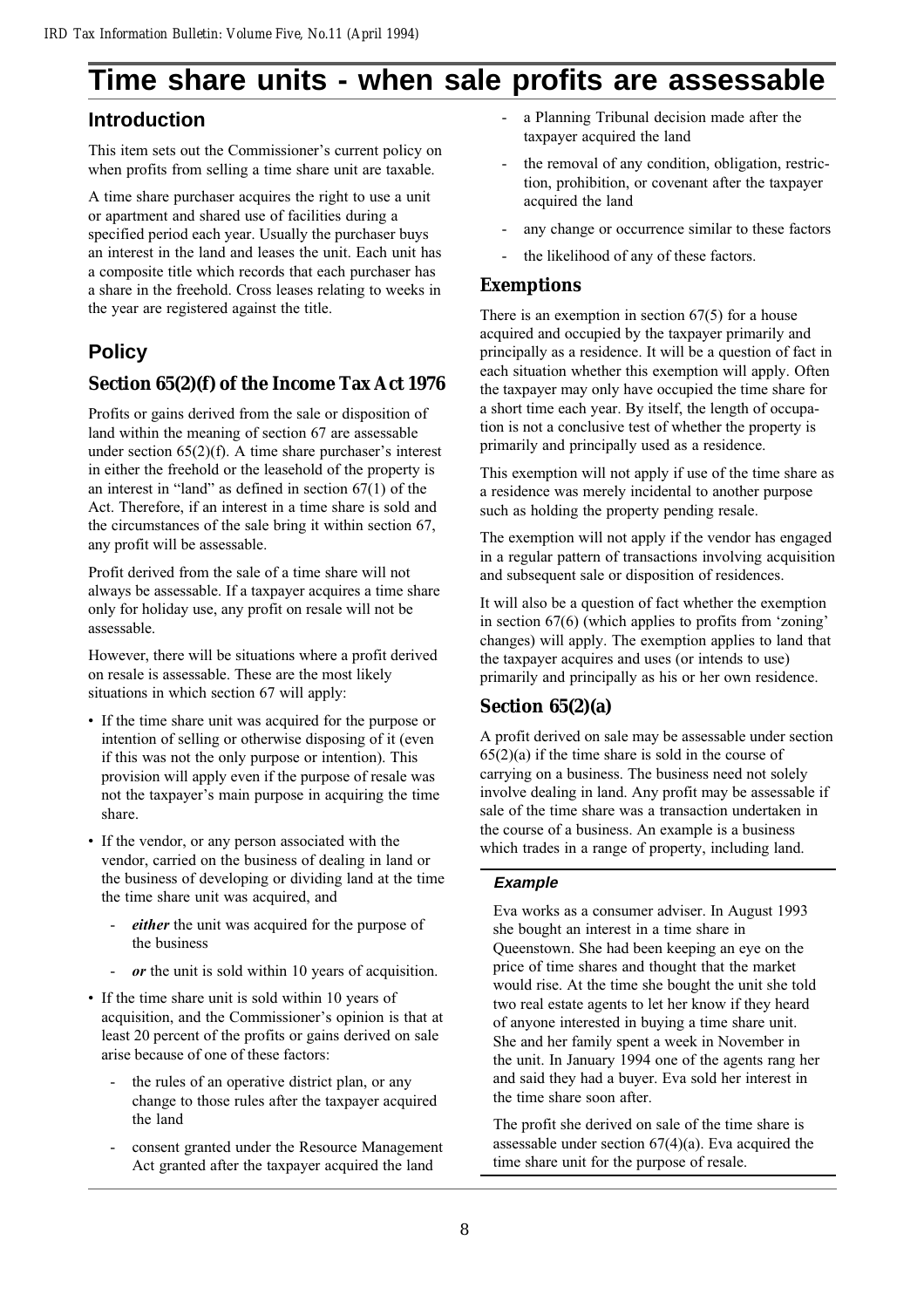# **Adjustment to costs when domestic establishment attached to business premises**

### **Introduction**

This item sets out the Commissioner's current policy on adjustments to be made to business expenditure to take into account the private use of accommodation attached to a business. It does not deal with the business use of private dwellings, such as the rental of a room in a private house.

## **Background**

It is common for self-employed taxpayers in the motel, hotel, boarding house and similar industries to live on the premises. Section  $106(1)(i)$  of the Income Tax Act 1976 prohibits taxpayers from claiming a deduction for expenditure that is of a private or domestic nature. Therefore, an adjustment must be made to the deductible expenditure of the business to allow for the proprietor's private or domestic use of the business premises or services.

# **Policy**

All deductions of expenditure from assessable income should be made on a factual basis. However, Inland Revenue recognises that in this case the amount of the necessary adjustment can be difficult to quantify, so we are prepared to accept adjustments made using this formula:

$$
\frac{a}{b} \times c \times 50\%
$$

Here's what the variables stand for:

a is the area of motel, hotel, etc complex which is designated as the proprietor's quarters

- b is the total area of the complex
- c is the total expenditure on interest, rent, rates, power, telephone rental, insurance, and other costs which cannot be solely attributed either to the proprietor's occupancy or to the carrying on of a business.

The 50 percent adjustment recognises the potential difficulties in apportioning business and private use in some areas. For example, the proprietor's kitchen may be used to prepare meals for guests.

#### **Example**

Mr Columbia operates a private boarding house in Wellington, and also lives on the premises. He and his family occupy one floor of the six floor building. Total expenses relating to interest, rent, power, etc, amount to \$100,000 for the 1993 income year.

The formula is applied as follows:

 $1 \times $100,000 \times 50\% = $8,333.33$ 6

| Expenses                                                                   | \$100,000.00 |
|----------------------------------------------------------------------------|--------------|
| Less cost of domestic establishment                                        | \$ 8.333.33  |
| Expenditure claimed in<br>Mr Columbia's 1993 return would be: $$91,666.67$ |              |

Note: A taxpayer does not have to use this formula. Any taxpayer who considers that a more factual adjustment can be calculated by another method can use that other method. In this situation it would pay the taxpayer to discuss the method with the local Inland Revenue office before using it, to avoid any possible disputes at a later date.

# **Lease duty on assignment of forestry rights - correction**

This item corrects an example in the item on stamp duty on forest sales, which appeared on page 6 of TIB Volume Five, No.1 (July 1993). The example incorrectly shows that both lease duty and conveyance duty are payable on an instrument that transfers a registered forestry right. The correct treatment is as follows:

2. MidCo has a registered forestry right in a block of land planted in four year old eucalyptus botroides which was granted by the owner of the land. SilviCo purchases the registered forestry right from MidCo with the intention of milling the trees for hardwood in twenty five years. The purchase price for the

forestry right is \$23,000 plus GST (i.e. \$25,875 including GST). The annual payment for the forestry right is \$3,000 (i.e. \$3,375 including GST).

Conveyance duty at \$1 per \$100 or part thereof is levied on the GST inclusive purchase price (\$259). Lease duty is not payable as the instrument did not create a lease, it transferred it. Lease duty would have been paid when the forestry right was first created and granted by the land owner to MidCo.

The total stamp duty payable is one percent of \$25,875, which is \$259.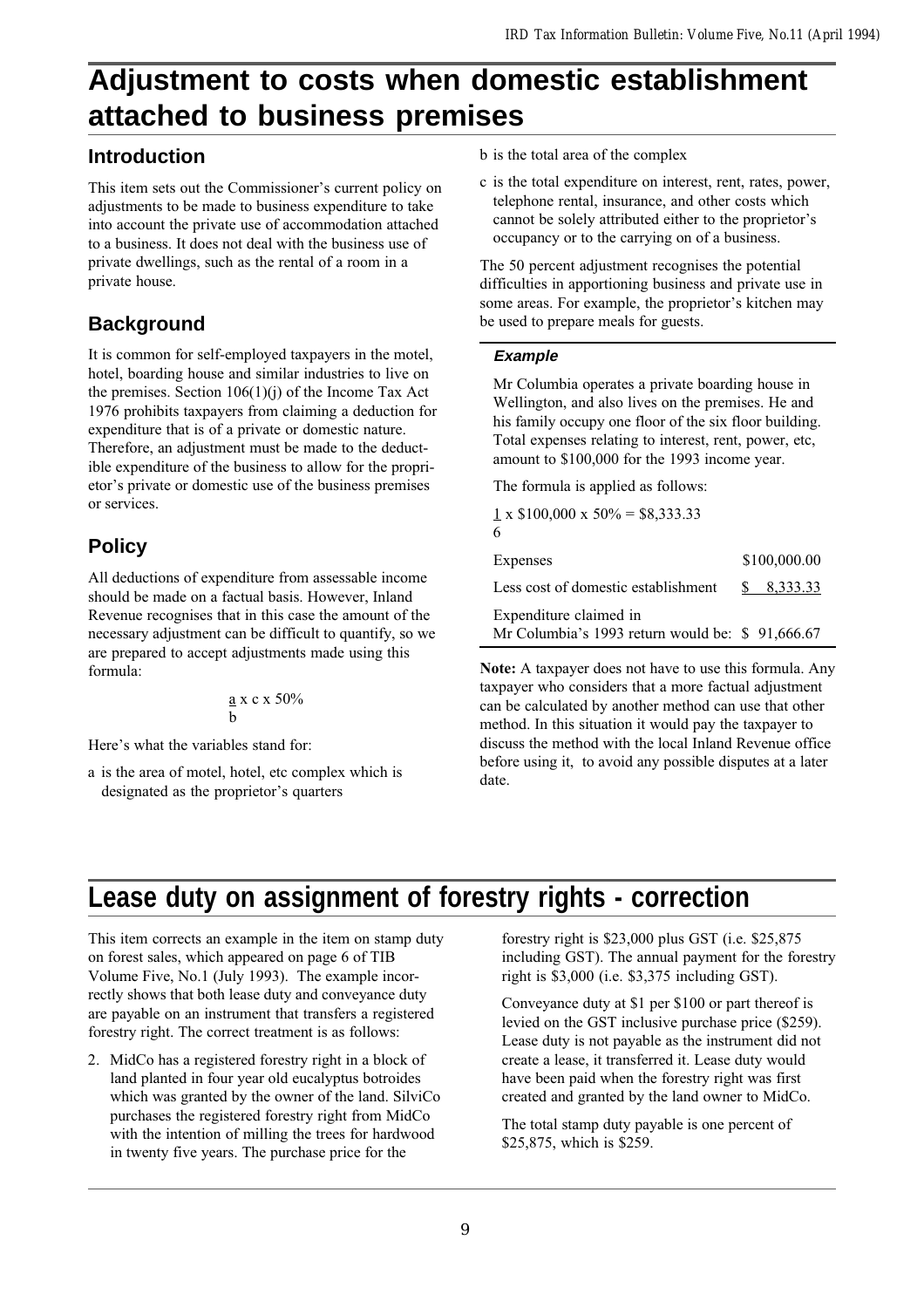# **Depreciation - floor mats**

There is a new asset class and general depreciation rate for Floor Mats. The depreciation rate is 50% diminishing value, or 40% straight line equivalent. The new rate applies to assets acquired on or after 1 April 1993.

The new rate is set by Determination DEP6: Tax

This determination may be cited as "Determination DEP6": Tax Depreciation Rates General Determination Number 6".

### **1. Application**

This determination shall apply to the asset class "Floor Mats" under the "Laundry" industry category where the asset is acquired on or after 1 April 1993.

#### **2. Determination**

Pursuant to section 108C of the Income Tax Act 1976 I have determined the following basic economic depreciation rate:

Determination DEP1 (as amended) is further amended by inserting the asset class "Floor Mats" Depreciation Rates General Determination Number 6, which is reproduced below. This determination inserts a new asset class into the Laundry industry category of Determination DEP1 (published on page 40 of the appendix to TIB Volume Four, No. 9 - April 1993).

## **Determination DEP6**

into the "Laundry" industry category with the following details:

| Estimated Useful Life (years) | 3  |
|-------------------------------|----|
| DV Banded Depn Rate $(\% )$   | 50 |
| SL Equiv Banded Depn Rate (%) | 40 |

#### **3. Interpretation**

In this determination, unless the context otherwise requires, expressions have the same meaning as in the Income Tax Act 1976.

This determination is signed by me on the 7th day of April 1994.

Murray McClennan Acting Manager (Rulings) Head Office Inland Revenue Department

# **GST on goods and services acquired in NZ by diplomatic staff**

## **Introduction**

This item sets out the Commissioner's current policy on how goods and services tax applies to goods and services acquired in New Zealand by diplomatic and consular staff. This policy is based on the Vienna Conventions on Diplomatic Relations and Consular Relations.

# **Policy**

Article 34(a) of the Vienna Convention on Diplomatic Relations states that "A diplomatic agent shall be exempt from all dues and taxes, personal or real, national, regional or municipal, except indirect taxes of a kind which are normally incorporated in the price of goods or services.

Article 49(1)(a) of the Vienna Convention on Consular Relations states that "Consular officers and consular employees and members of their families forming part

of their households shall be exempt from all dues and taxes, personal or real, national, regional or municipal, except indirect taxes of a kind which are normally incorporated in the price of goods or services.

At retail level, GST is incorporated as part of the consideration charged by suppliers, so Inland Revenue considers that diplomatic and consular staff are not exempt from GST.

#### **Example**

A foreign consulate wishes to buy land to establish a consular building in New Zealand. The vendor of some suitable land is a GST registered person.

Section 8 of the Goods and Services Tax Act 1985 imposes GST on all supplies of goods and services, except exempt supplies, made by a registered person in the course or furtherance of a taxable activity.

The consulate is liable to pay the GST charged on the purchase price.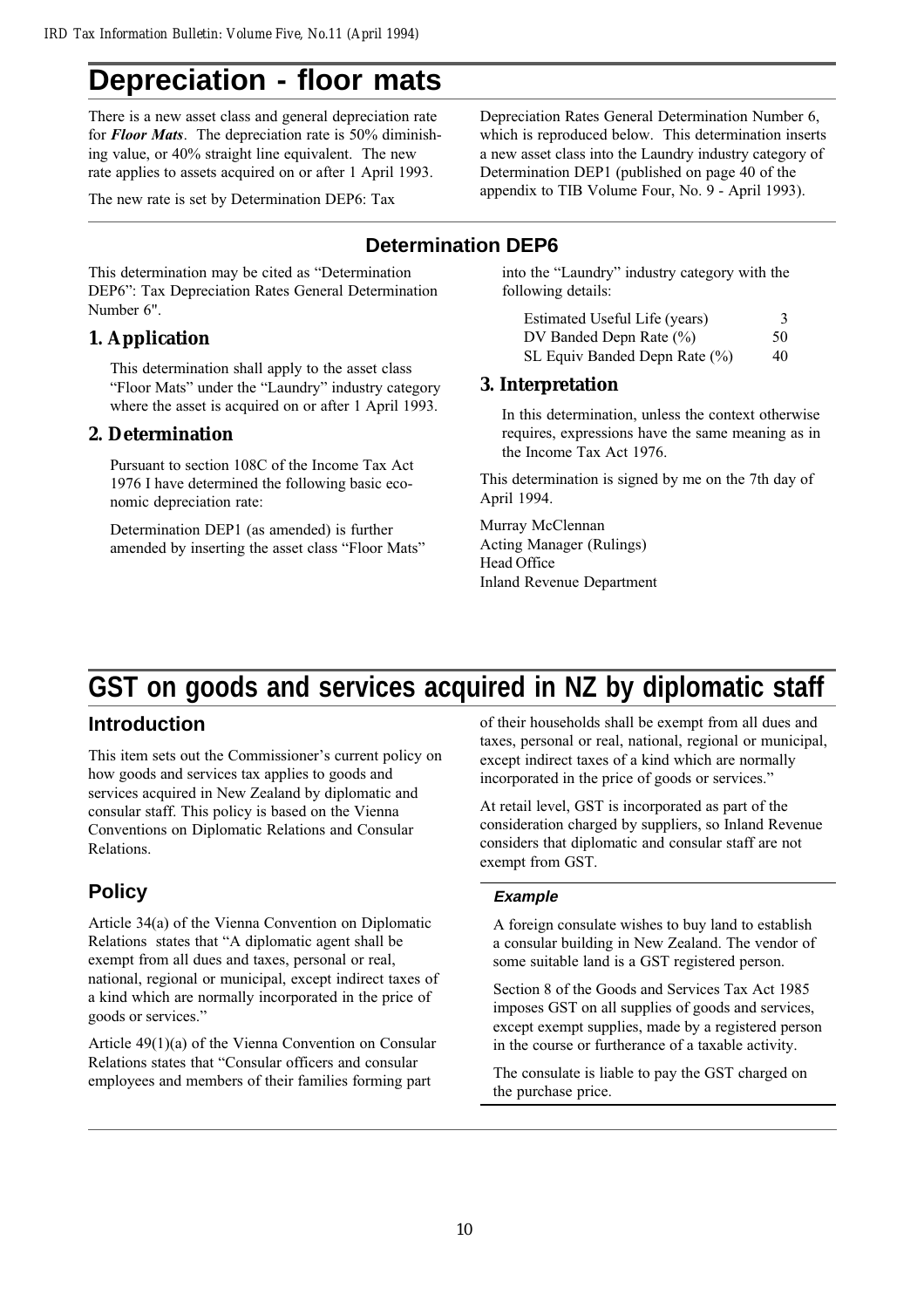# **Forestry right documents - presentation for stamping**

Inland Revenue is concerned that some people are delaying the presentation of forestry right documents for stamping.

Stamp duty is payable on documents relating to forestry rights. The time for paying the duty runs from the date that the documents are executed, not from the date they are presented.

Under section 50 of the Stamp and Cheque Duties Act 1971, documents must be presented for stamping within three months of execution. There is a penalty for late presentation under section 57. This penalty is \$0.01 for every dollar of duty payable for each month or part-month that the document is late.

To avoid having this penalty charged, it's important that the documents are presented within three months of when they are executed.

# **Stamp duty on fruit trees - correction**

In TIB Volume Four, No.8, there was an item "Stamp" duty on forest sales" on page 6. That article incorrectly stated that forests are part of the land, but fruit trees are chattels because they are crop producers.

Common law treats fruit trees in the same manner as other trees. It does not draw a distinction between trees that produce a crop and trees that do not. In Windermere Forests Ltd v Commissioner of Inland Revenue (1993) 15 NZTC 10,267, the High Court recently affirmed the common law position. This case dealt with the purchase of land with trees, and the issue was whether the Commissioner was correct in assessing the consideration for both the land and the trees for stamp duty. The Court held that the Commissioner was correct in assessing the total consideration.

# **GST - lottery operators and promoters**

### **Introduction**

This item sets out the Commissioner's current policy on the GST payable by lottery organisers and promoters.

# **Background**

The running of a lottery is controlled by the Gaming and Lotteries Act 1977. Sections 32 to 35 govern who may conduct a lottery. Under those sections, only a society can legally conduct a lottery. There is one exception to this rule; an individual can conduct a lottery under section 33, provided all the proceeds from ticket sales are used to pay prizes (not exceeding \$50 for each prize) and expenses directly incurred in conducting the lottery. In other words, an individual conducting a lottery cannot retain any proceeds for any purpose.

A society is defined as "any corporation sole, association of persons (whether incorporated or not), or local or affiliated branch of any such organisation, that is established and conducted entirely for any purpose other than a commercial one".

When a society conducts a lottery, it is occasionally run by a promoter. The promoter is a person or agency, licensed by the courts, who promotes and runs the lottery for a fee. It is still the society that is conducting the lottery and not the promoter. Although section 5(10) of the Goods and Services Tax Act 1985 refers to

licensed promoters, in terms of the Gaming and Lotteries Act 1977 a promoter cannot conduct a lottery.

# **Legislation**

Under section 5(10) of the Goods and Services Tax Act 1985, a supply of services occurs when a person pays an amount of money to participate in a lottery competition. Under section  $10(14)$  the consideration for the supply is the total proceeds, e.g. ticket sales, less any prizes paid in money. This ensures that only the value added content of the proceeds is subject to GST.

# **GST implications**

### **Society or individual**

If the society or individual is registered for GST (or required to be registered), output tax is payable on the receipts from ticket sales less any cash prizes paid out. Input tax credits can be claimed for expenses such as purchases of non-cash prizes, fees paid to a promoter, and other general expenses such as printing of tickets.

### **Promoter**

If the promoter is registered (or required to be registered), output tax is payable on any fees received. Input tax credits can be claimed for expenses connected with the promotion, such as motor vehicle expenses.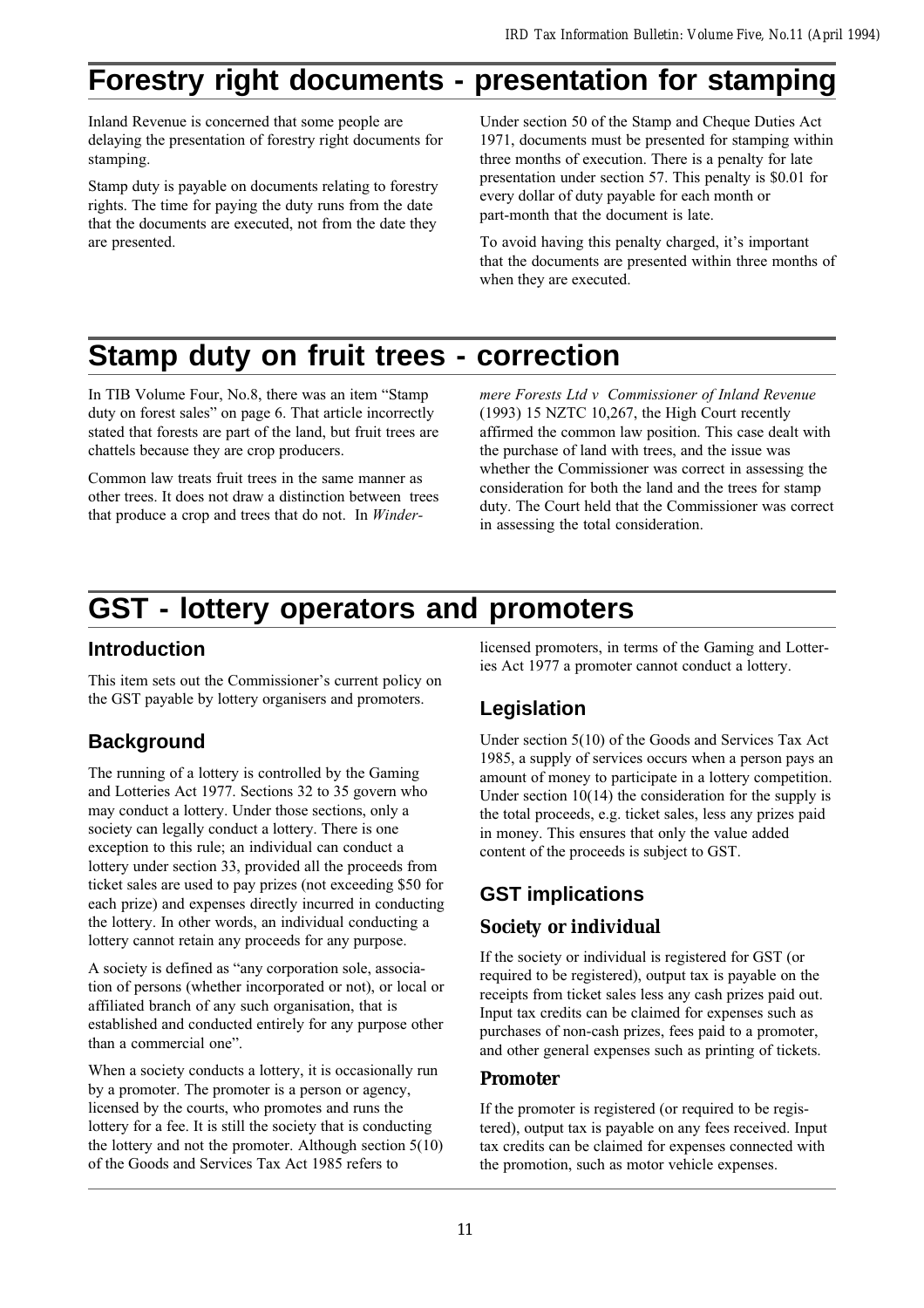# **Family Support - application date for changes made by Income Tax Amendment Act (No.2) 1993**

On page 49 of TIB Volume Four, No 9 (May 1993) there was an item that discussed amendments made to sections 374A to 374N of the Income Tax Act 1976. The final "Application date" paragraph stated that the amendments apply from the income year starting on 1 April 1993, and to subsequent income years. However, two of the amendments have a different application date:

• The amendments to section  $374B(1)(e)(vi)$  state that losses from a qualifying company that are attributed to a shareholder of that company cannot be offset

against assessable income for Family Support and GMFI purposes).

 The amendments to paragraph (f) affect the definition of "full time earner" in section  $374E(1)$ .

Both of these amendments apply to tax on income derived in the 1992-93 income year and subsequent years.

All the other amendments discussed in the item apply to the income year starting on 1 April 1993, and to subsequent income years.

# **GST registration of branches and divisions of non-profit bodies**

## **Introduction**

This item sets out the Commissioner's current policy on the ability of non-profit bodies to treat branches and divisions as separate persons for GST registration purposes. This policy is based on section 51(5) of the Goods and Services Tax Act 1985.

# **Policy**

The normal GST rules prevent large organisations from splitting into branches or divisions to circumvent the compulsory registration threshold. By contrast, in certain circumstances non-profit bodies can treat their branches or divisions as separate persons when working out if they must register under section 51. Application for separate registration is made by the registered nonprofit body rather than by the branch or division.

A branch or division may be considered to be a separate person for GST registration purposes if it meets both of these conditions:

- It maintains an independent accounting system
- It can be separately identified because of the nature of its activities, or its location.

A branch or division will be regarded as having an independent accounting system if separately records its receipts and payments, and if it produces separate financial statements.

A branch or division will be separately identifiable by reference to the nature of its activities as long as those activities are not just incidental to the body's main activity. Activities such as administration, fund raising, running raffles, providing refreshments and entertainment are usually associated with the principal activity of the body. A section of an organisation that deals only with one or more of such activities would not normally constitute a separate branch or division for GST purposes.

A branch or division will be separately identifiable by reference to its location if there is a distinct geographical siting. A branch or division does not exist because simply it is located on a separate floor of a building or is in a nearby building which merely houses overflow staff or activities. In these cases the nature of the activity rather than its location would determine whether the branch could be treated as a separate person.

#### **Example 1**

A non-profit national body carries on a taxable activity with an expected turnover of \$100,000 per year. It is conducted in separate branches, each with its own accounting system. The expected turnovers for the next 12 months are:

| Northern Region | \$40,000  |
|-----------------|-----------|
| Eastern Region  | \$20,000  |
| Western Region  | \$20,000  |
| Southern Region | \$20,000  |
| Total           | \$100,000 |

The national body could apply to have all its branches treated as separate persons for GST purposes. Only the Northern Region, (whose turnover is over \$30,000) would have to register. The remaining three regions would not have to register, but they could do so on a voluntary basis.

#### **Example 2**

A golf club which is a non-profit body has an expected turnover of \$90,000. Funds are raised as follows:

Green fees, Club hire etc  $$70,000$ Fund-raising (raffles and gaming machine) \$20,000 Total \$90,000

The golf club could not register the two divisions separately. The fundraising is incidental to and associated with the principal activity of the golf club, so it cannot be separately identified by the nature of its activities or its location.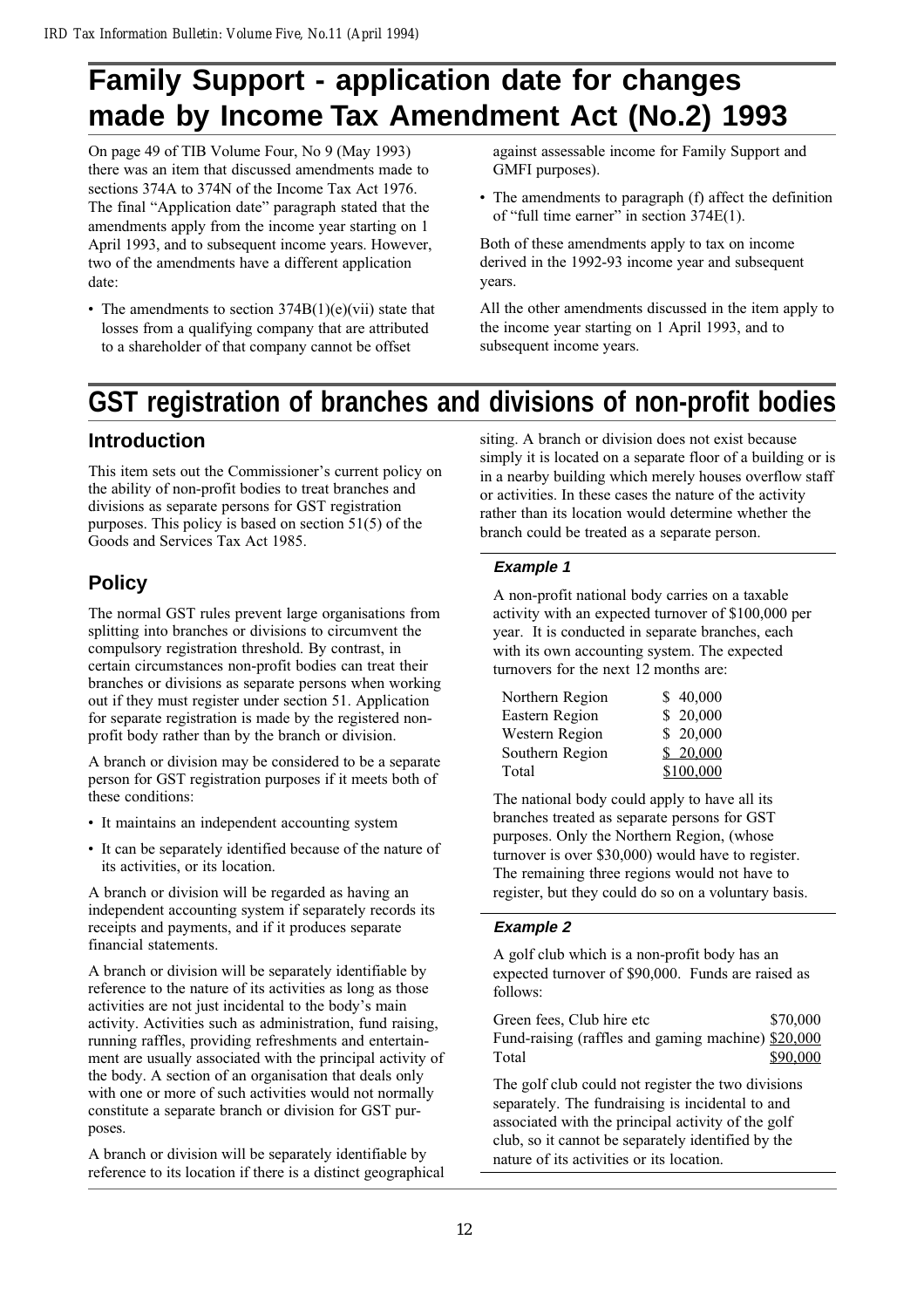# **Policy on changing balance dates - review completed**

The Commissioner has recently completed a review of Inland Revenue's balance date policy. This item confirms that the policy announced in TIB Volume 3 No 9 (June 1992) will remain.

## **Background**

Recently many tax practitioners have asked the Commissioner to undertake a review of Inland Revenue's balance date policy. The practitioners are concerned about the effect of the policy on work flow in their practice. They wish to spread the preparation of their clients' accounts and returns more evenly over the year. As most taxpayers have a 31 March balance date, practitioners are busy from the period of May to December but the volume of work diminishes from January to May.

From the perspective of efficient and effective practice management, practitioners have good reason to be concerned. The Commissioner appreciates practitioners drawing this issue to his attention and readily accepts variations do occur in work flow volumes over a year. But after careful consideration he is unable to relax the present balance date policy to remedy the problem because of his assessment of the potential revenue implications.

## **Revenue implications**

The main revenue concern is the potential impact on the timing of Government tax payment receipts. In essence when an entity changes its balance date, its provisional tax (and in some cases its terminal tax) payment dates change. This would have cash flow consequences for the Government.

The following example illustrates this concern.

#### **Example 1**

A company has a standard 31 March balance date. The Eighth Schedule to the Income Tax Act sets out the months for payment of terminal and provisional tax. For the 1994-1995 income year, the company is required to make tax payments by the following dates:

1st instalment of provisional tax  $\frac{7 \text{ July } 1994}{2}$ 2nd instalment of provisional tax 7 November 1994 3rd instalment of provisional tax 7 March 1995 Payment of terminal tax 7 February 1996

For cash flow and fiscal planning purposes the Government anticipates tax payments by these dates.

If the company had applied for and received a later balance date there is an immediate impact on the timing of tax payment receipts. Suppose the company receives a 30 September balance date. Its

payment dates for the 1994-1995 income year would change to the following:

| 1st instalment of provisional tax                   | 7 January 1995  |
|-----------------------------------------------------|-----------------|
| 2nd instalment of provisional tax                   | 7 May 1995      |
| 3rd instalment of provisional tax: 7 September 1995 |                 |
| Payment of terminal tax:                            | 7 February 1996 |

From the Government's perspective the payment of provisional tax is deferred. In the example above, all the provisional tax payments are delayed six months.

If taxpayers were able to easily obtain non-standard balance dates (not 31 March), the Commissioner believes there would be a substantial impact on the timing of revenue flows with the Government likely to incur increased funding costs.

A relaxation of balance date policy would also provide the opportunity for closely related tax entities to enter into arrangements to gain timing advantages. One method is illustrated in Example 2 below:

#### **Example 2**

A company with a balance date of 31 March resolves to pay out all of its profit to a major shareholder-employee on 30 March 1995. The company will not have to pay provisional tax for the 1994-1995 income year because it estimates its provisional tax liability to be zero. (If the company had paid provisional tax its payment dates would have been 7 July 1994, 7 November 1994 and 7 March 1995.)

The shareholder-employee, in this example, is not subject to PAYE and applies for a non-standard balance date of 30 August. If this request was granted, the shareholder-employee's payment dates would be as follows:

| 1st instalment of provisional tax: 7 December 1994 |                 |
|----------------------------------------------------|-----------------|
| 2nd instalment of provisional tax                  | 7 April 1995    |
| 3rd instalment of provisional tax                  | 7 August 1995   |
| Payment of terminal tax                            | 7 February 1996 |

These payment dates are later than those for a shareholder-employee with a standard 31 March balance date. From the Government's perspective the payment of provisional tax has been deferred.

Accordingly, it is the Commissioner's view that the risk to the revenue of relaxing the present balance date policy outweighs the recognised problem tax practitioners have in planning their work flow for a year.

# **Restated policy**

We have reprinted the Commissioner's balance date policy as stated in TIB Volume 3 No 9 (June 1992) in Appendix B to this TIB. This policy sets out the criteria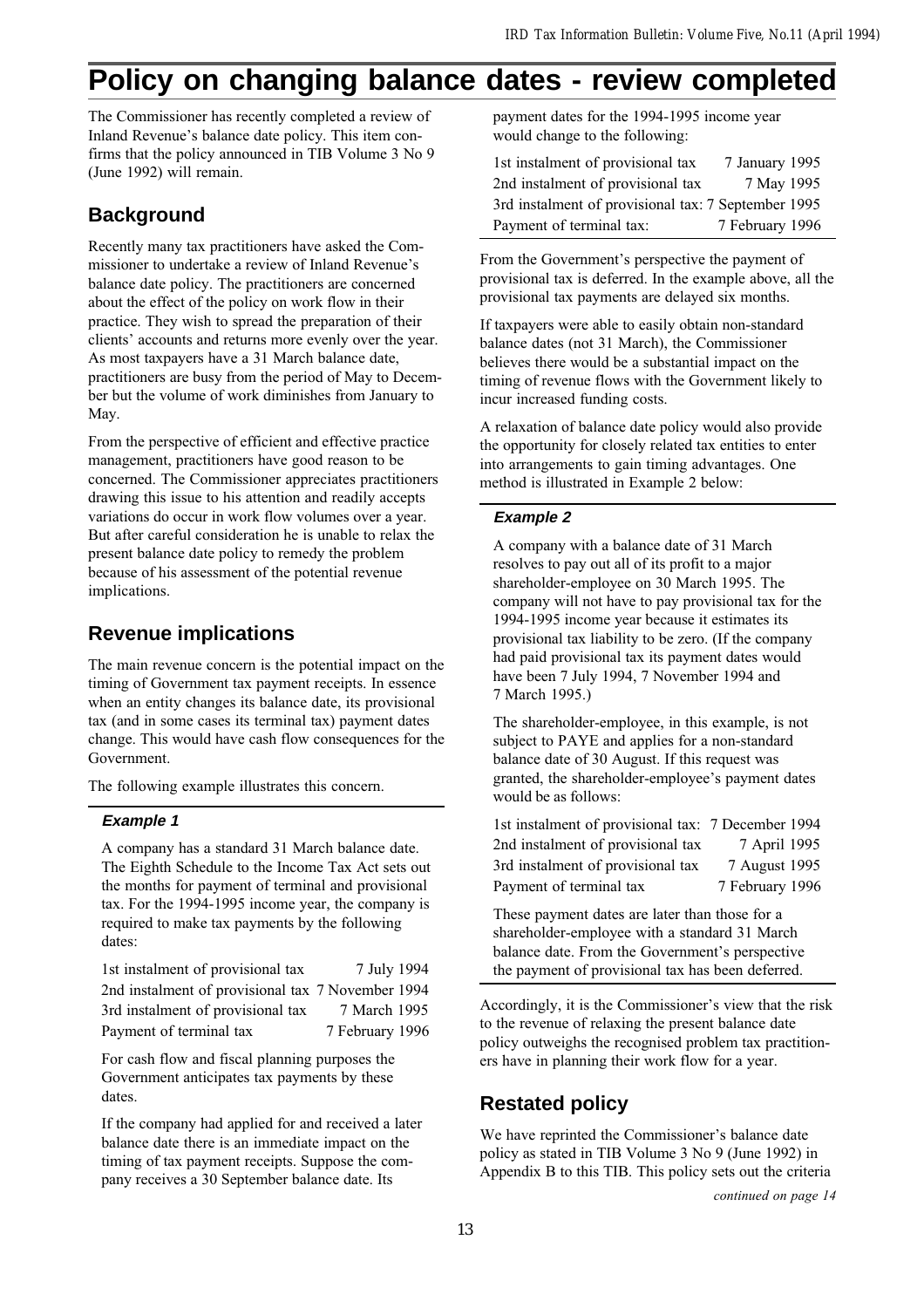#### *IRD Tax Information Bulletin: Volume Five, No.11 (April 1994)*

#### from page 13

the Commissioner considers appropriate for approving a balance date other than 31 March.

The Commissioner will continue to monitor the appropriateness of the standard 31 March balance date for industry sectors. Non-standard balance dates may be granted for industry sectors which are able to demonstrate that the nature of the industry makes a 31 March balance date inappropriate.

#### **Initiatives**

There are several other initiatives under way which are designed to ease the problem of tax practitioners' work flows. For example, Inland Revenue has been advised by

the New Zealand Society of Accountants that the Society has made certain submissions to the Select Committee considering Company Law Reform. One of those submissions recommended extending the 5 month reporting rule under the Financial Reporting Act 1993 to 9 months in relation to exempt companies. This initiative, if accepted by the Select Committee, will ease some tax practitioners' concerns about increased work flow problems. Also, Inland Revenue does allow certain people who prepare at least 10 returns an extension of time to file. The rules are well known and are set out in Inland Revenue's Tax Practitioner's Handbook.

# **Motor vehicle log books - a reminder**

In TIB Volume Two, No.2 at page 4, and at Appendix C, we provided details of legislation covering the keeping of records where a motor vehicle is used partly for business and partly for other purposes.

Section 106D of the Income Tax Act 1976 provides for a logbook to be kept for a minimum of 90 days in a three-year "logbook application period". If a taxpayer does not maintain a logbook, or complete and accurate details under section 106C, the business use proportion will be calculated on any records that are available, up

to a maximum of 25%. Where no records are kept, a deduction for the purposes of section 104 will not be allowed.

Taxpayers are reminded that where 1 April 1991 (the application date of amended section 106B and new sections 106C to 106E) was the effective date, they will need to maintain a logbook for a further period of 90 days or more in order to re-establish a business use proportion of total travel. This process is required to be repeated every three years.

# **Provisional tax rules from 1994/95 year onwards Sections 375-391, 398A and 413A, Income Tax Act 1976**

#### **Introduction**

There is a new Part XII of the Income Tax Act, which applies from the 1994/95 income year onwards. It makes changes to the provisional tax interest rules (to reduce scope for tax deferral), corrects minor problems with the current provisional tax rules, and simplifies the provisional tax legislation.

Appendix C to this TIB contains a section-by section analysis of the new provisional tax rules.

#### **Summary of main changes**

Use-of money-interest will apply from the first provisional tax instalment date for taxpayers whose residual income tax (RIT) is over \$30,000. This \$30,000 threshold recognises that deferral occurs mainly amongst large provisional taxpayers.

The interest rate on overpayments will be different to the rate for underpayments. The Government has decided that provisional tax use-of-money interest will be aligned with market interest rates as far as possible. When one interest rate applies to both under- and

overpayments of provisional tax, some taxpayers have incentives to overpay their tax liability and others have incentives to underpay. Separate rates for under- and overpayments will reduce these incentives. The rates are set by Order in Council. For the 1994/95 income year they are 4.5% on overpaid provisional tax, and 9% on underpaid provisional tax.

Use-of-money interest paid to taxpayers will be assessable. Correspondingly, use-of-money interest charged to taxpayers will be deductible, subject to the normal deductibility provisions. Inland Revenue will deduct resident withholding tax from assessable interest under the normal rules.

The legislation increases the grounds for remission of underestimation penalty to include unforeseen fluctuations. The expanded part of the remission provision applies to compulsory estimators (taxpayers whose RIT exceeds \$300,000) who have an unforeseen fluctuation of twenty percent or more in their tax liability for an income year, when the fluctuation occurs after the first day of the month immediately before the third instalment date for that year.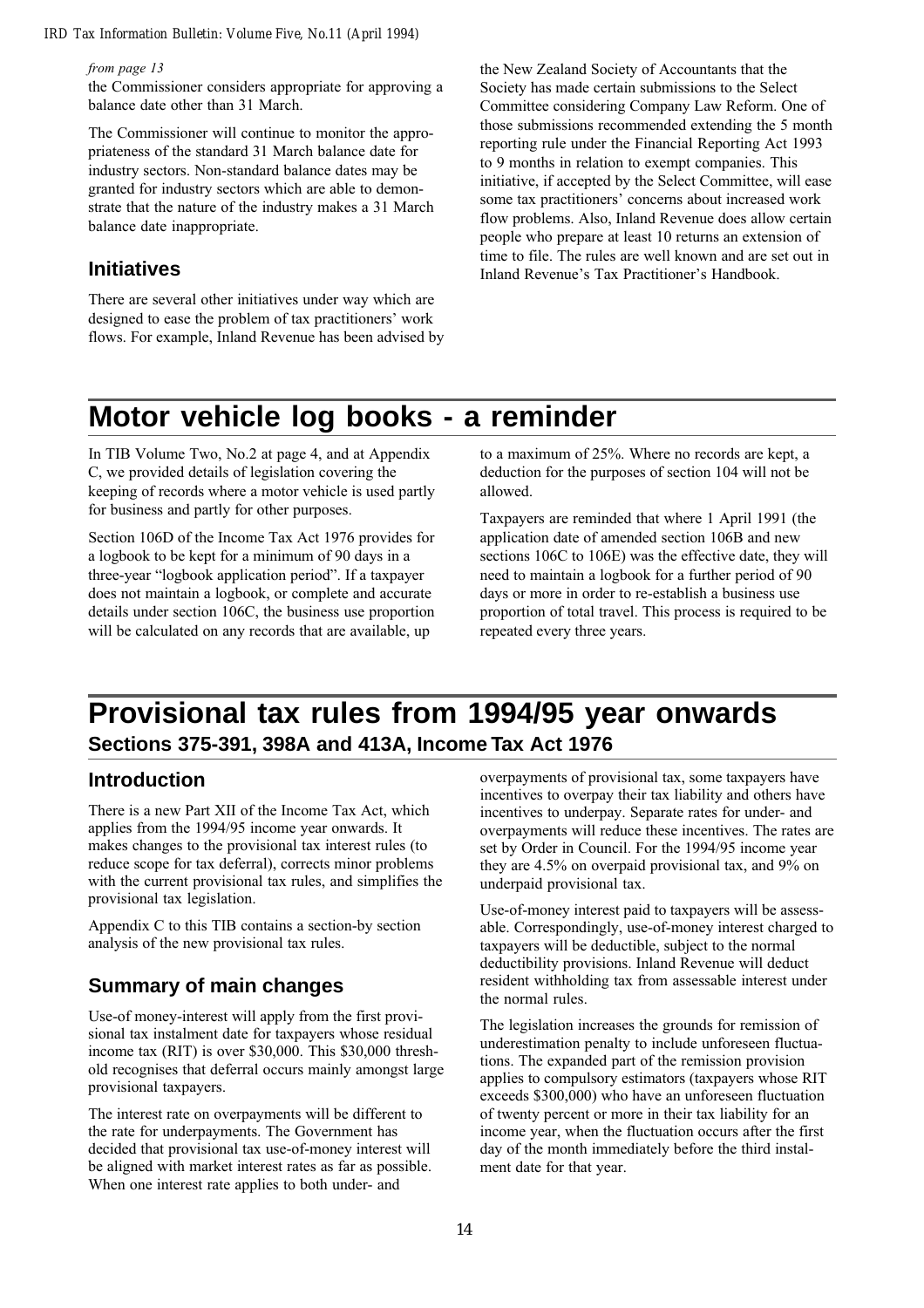# **Summary of minor changes**

The requirement that taxpayers' estimates are "fair and reasonable" has been strengthened. The Commissioner has a new power to amend estimates retrospectively after a taxpayer's income tax liability is assessed. Taxpayers will have a right to object to this and any estimates that the Commissioner makes during the income year.

The legislation provides for a fairer underestimation penalty. The current penalty is a two step process. The first step is to see if the taxpayer's estimate is less than 80% of RIT, and the second step determines the amount of penalty. The penalty is capped by reference to the previous year's RIT, if a taxpayer makes a voluntary estimate. These are the changes to the penalty calculation method:

- Determination of whether a taxpayer has underestimated will be based on the higher of the amount paid and the amount estimated. This prevents the penalty applying to a taxpayer who pays more, but who does not bother to update the estimate.
- Underestimation penalty will only apply to provisional taxpayers who had an obligation to pay provisional tax.

## **Structure of legislation**

A new Part XII was inserted instead of amending the existing Part XII, to give the legislation a simpler and more coherent structure.

The structure of the legislation is embodied in sections 375 to 392. Section 377 sets the total amount of provisional tax payable. This total amount is calculated under section 377 for provisional taxpayers who pay tax on an uplift basis. If a taxpayer estimates or the Commissioner makes a determination, the total provisional tax is still determined under section 377. However, the total provisional tax payable is calculated under section 378 (if the taxpayer makes an estimate) or under section 379 (if the Commissioner makes a determination).

Once the total amount of provisional tax payable is determined, section 380 determines whether it is payable in one, two or three instalments. Provisional tax is normally payable in three instalments. However, it can be payable in one, two or three instalments by new provisional taxpayers, depending on when they start business. It is payable in one instalment for provisional taxpayers with over \$300,000 of RIT if they had less than \$2,500 of RIT in the previous year. (See below for details.)

Section 381 determines the amount of provisional tax payable on each instalment date. This is calculated using the total provisional tax payable under section 377 and the number of instalments determined under section 380. Section 382 provides that taxpayers can make further payments of provisional tax if they wish.

Sections 384 to 386 apply additional tax when taxpayers underpay an instalment or underestimate their residual income tax at the third instalment date.

Sections 387 to 391 contain offsetting provisions that allow taxpayers to credit provisional tax against their own income tax liability or other taxpayers' provisional tax liability.

## **Provisional tax payments**

Under the new provisional tax rules, any taxpayer whose residual income tax is greater than \$2,500 is a provisional taxpayer. Provisional taxpayers must pay tax in one of these ways:

- in three instalments, if their RIT was greater than \$2,500 in the previous income year. (A targeted refund provision has been introduced to cover cases where last year's RIT is not known with certainty, causing taxpayers not to know whether they have to pay provisional tax for the current year)
- in one instalment (the third instalment date), if a provisional taxpayer's RIT was less than \$2,500 last year but more than \$300,000 this year (and the taxpayer is not a new provisional taxpayer)
- in either one, two, or three instalments, if the taxpayer is a new provisional taxpayer (see "New provisional taxpayer provision" below).

If a taxpayer does not estimate, the amount of provisional tax payable on the first and second instalment dates is one of these amounts:

- one third of 105% of last year's RIT
- one third of 110% of the RIT of the year before last, where the taxpayer has an extension of time arrangement and has not furnished last year's return by the instalment date.

At the third instalment date taxpayers who have not furnished the previous year's return must either make an estimate or guess at  $105\%$  of last year's RIT (because that tax return has not been filed).

Taxpayers have the right to estimate their liability at any time on or before the third instalment date for an income year. However, they must estimate by the third instalment date if they expect their RIT for an income year to exceed \$300,000.

The new payment rules are the same as those of the old system, except that a targeted refund provision and a new provisional taxpayer provision have been introduced.

# **Targeted refund provision**

A new provision provides specifically for a refund of provisional tax paid if it turns out that a provisional taxpayer did not have to pay provisional tax. This provision addresses the problem where provisional taxpayers have not furnished last year's tax return, and so are uncertain whether last year's RIT exceeded \$2,500 (and thus whether they have to pay provisional tax). Taxpayers who do pay provisional tax can get that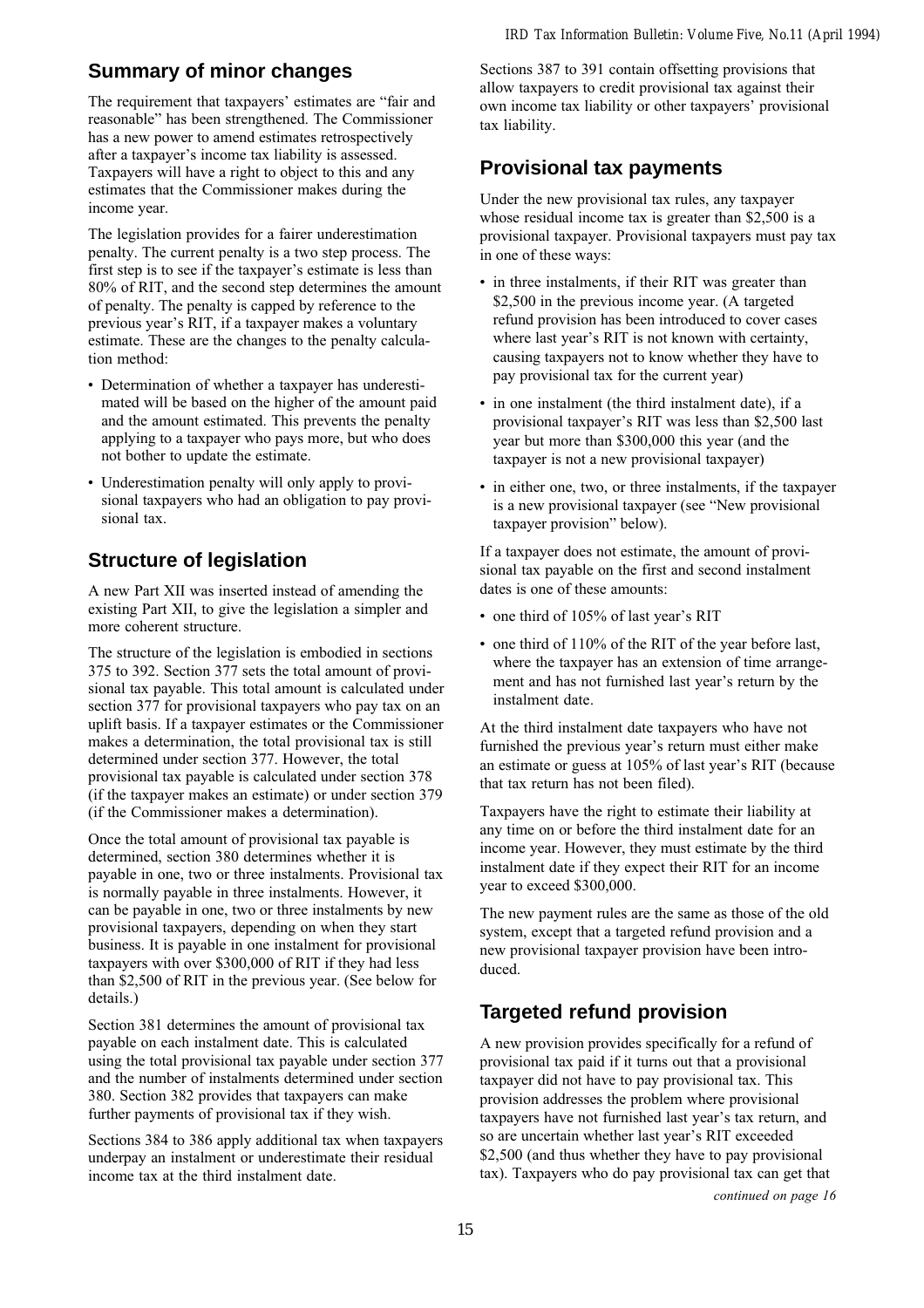#### *IRD Tax Information Bulletin: Volume Five, No.11 (April 1994)*

#### from page 15

money refunded when they file the previous year's return. (Under current rules it is possible that money may not be refunded until the terminal tax date for that income year.) This provision applies from the 1992-93 income year.

### **Rules for new provisional taxpayers**

A new provisional taxpayer provision applies to nonnatural persons who start a taxable activity during an income year, and who have not derived assessable income in any of the preceding four years. New provisional taxpayers must pay provisional tax on those instalment dates which occur on or after 30 days after they start their taxable activity. As they can choose to pay on the basis of last year's RIT plus  $5\%$ , a payment will normally only be necessary if they have RIT over \$300,000 (since these provisional taxpayers must estimate on or before the third instalment date). However, if a new provisional taxpayer's RIT is over \$30,000, the interest rules can apply from the first instalment date.

### **Practical implications of rules for new provisional taxpayers**

In most cases, establishing whether provisional tax is payable in one, two or three instalments will not result in a new provisional taxpayer having to pay provisional tax, because such a taxpayer could (at least for two instalments) pay on the basis of last year's residual income tax, which will be nil.

The real impact of establishing instalment dates for new provisional taxpayer is that the use-of-money interest rules will apply to that taxpayer from the relevant instalment dates. For example, suppose a new provisional taxpayer started business 50 days before the second instalment date and had a residual income tax liability of \$50,000 for the income year. The taxpayer may choose to pay no provisional tax on the second or third instalment dates (by using the last year's RIT plus 5% option) but would have to pay use-of-money interest from the second instalment date. To avoid interest, a taxpayer in this situation could either estimate or make voluntary provisional tax payments as provided for in section 382.

## **Provisional tax interest**

#### **Non-natural persons**

Non-natural persons will be liable for interest if their RIT for the current year is greater than \$2,500. If their RIT is \$30,000 or less, two way interest will apply from the third instalment date. If their RIT is greater than \$30,000, they will be subject to interest from the first instalment date (or possibly the second or third instalment dates if they are new provisional taxpayers - see below).

### **Natural persons**

A natural person whose RIT for the income year is greater than \$30,000 will be subject to the new interest rules from the first instalment date. If a natural person's RIT is \$30,000 or less, he or she will only be subject to interest if s/he estimates, and then only from the third instalment date. Natural persons who are trustees will be subject to interest and qualify for interest on their trustee income as if they were not natural persons.

An adjustment has been made to the section which pays interest to taxpayers who paid provisional tax because they expected to be provisional taxpayers, but who turn out not to be. These taxpayers must now meet all of these conditions before they can be paid interest:

- they must have reasonably expected to be provisional taxpayers
- they must have estimated their RIT by the third instalment date
- they must have paid an amount of not less than \$2,500 as if it were provisional tax
- they would have been provisional taxpayers if their RIT had exceeded \$2,500
- they had more than \$2,500 of RIT last year.

Interest will be calculated as currently specified except that it will be assessable or deductible (as explained above), and Inland Revenue will deduct RWT from interest on provisional tax overpaid. Taxpayers do not have to deduct RWT from interest paid to Inland Revenue (this requirement has been applied retrospectively). Any interest that taxpayers pay is tax-deductible under the normal rules in the year the tax is assessed or reassessed.

## **Application date**

These rules apply from the 1994/95 income year.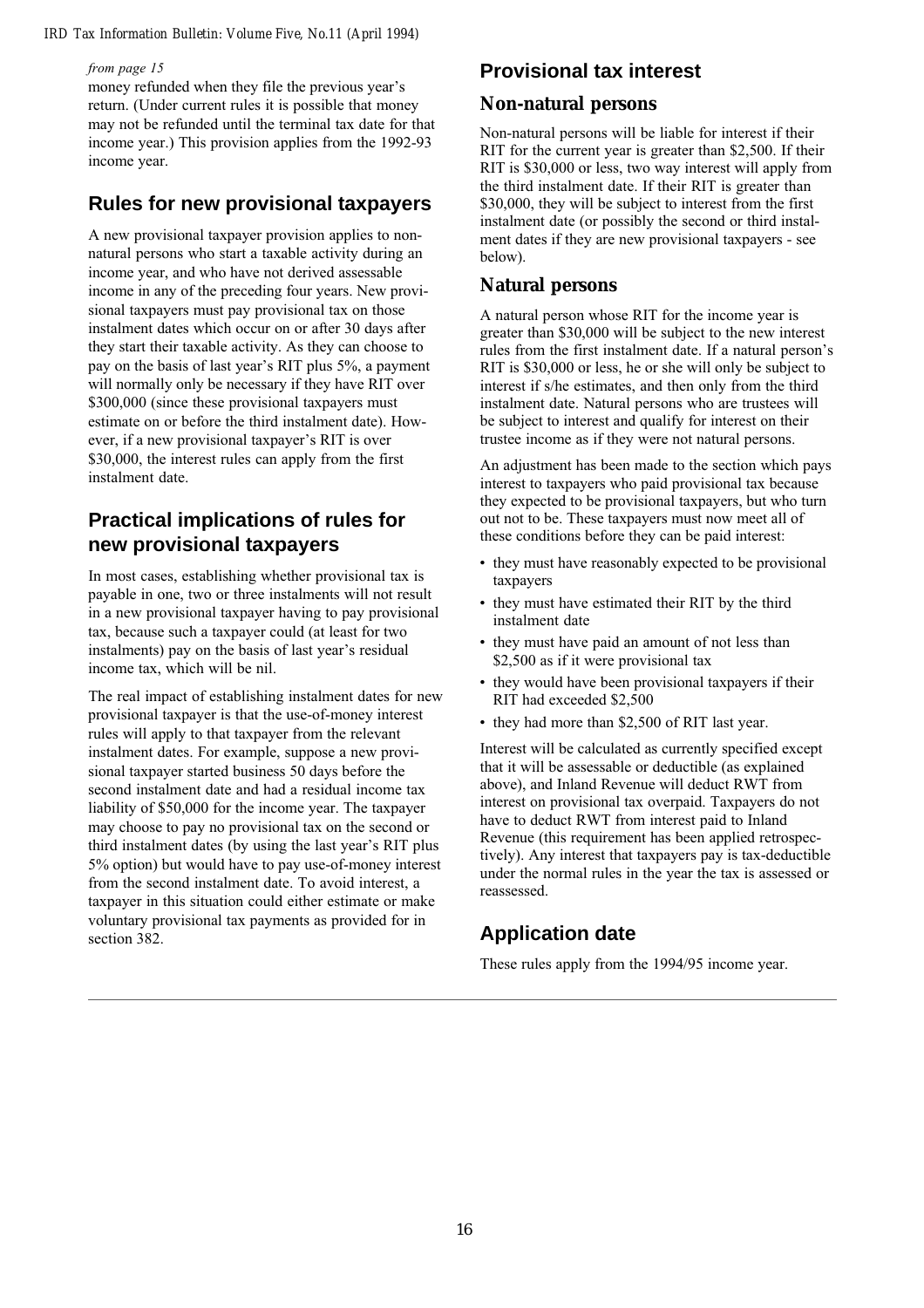# **Questions we've been asked**

This section of the Tax Information Bulletin sets out the answers to some day-to-day questions that people have asked. We have published these as they may be of general interest to readers.

These items are based on letters we've received. A general similarity to items in this package will not necessarily lead to the same tax result. Each case will depend on its own facts.

| Income Tax Act 1976             |
|---------------------------------|
|                                 |
|                                 |
|                                 |
|                                 |
|                                 |
|                                 |
| Goods and Services Tax Act 1985 |
|                                 |
| <b>Gaming Duties Act 1971</b>   |
|                                 |
|                                 |
|                                 |
| Child Support Act 1991          |
|                                 |
|                                 |

# **Income Tax Act 1976**

## **Statute barred assessments**

**Section 25(2) - Fraudulent or wilfully misleading returns:** An investigation of a taxpayer's tax affairs uncovered omitted income. The taxpayer asked if Inland Revenue can amend those returns, as they had been assessed years ago and the omission was not deliberate.

Normally, the Commissioner is barred from increasing the amount of tax payable after a period of four years from the end of the year in which the assessment was issued. However, if the taxpayer knowingly or fraudulently failed to make full disclosure, or ignored income derived from a particular source or of a particular nature, the Commissioner can increase the tax assessment for assessments as far back as 1 April 1958.

Before assessing a return that would have been within the barred period, an authorised officer of Inland Revenue must form an opinion as to whether the taxpayer knowingly or fraudulently failed to make full disclosure, etc. When forming an opinion, the authorised officer will review the file, the investigation report, the relevant returns, correspondence and any other relevant facts.

A taxpayer who wishes to dispute the opinion can apply for a Judicial Review through the Courts.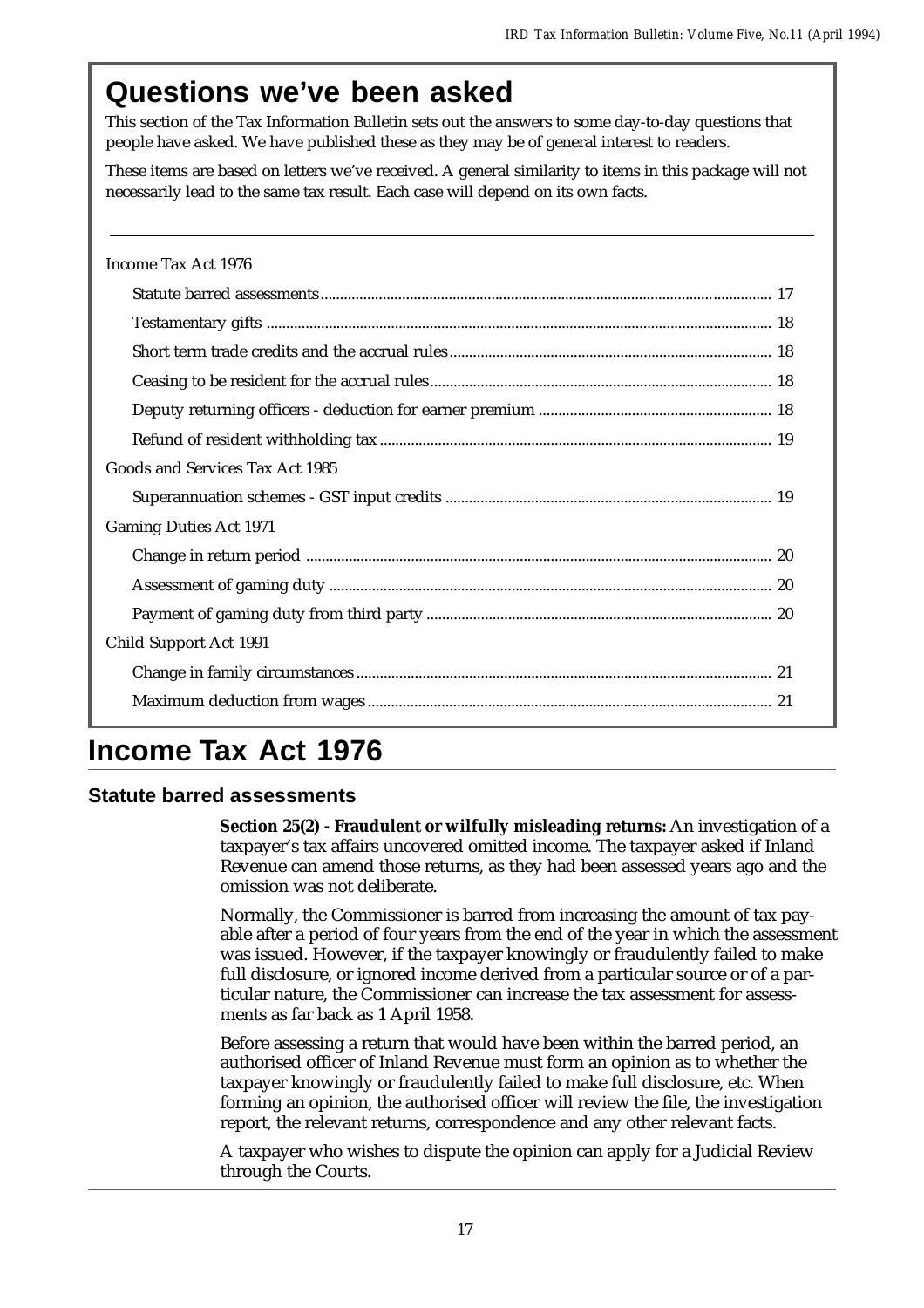### **Testamentary gifts**

**Section 56A - Qualifying gifts:** An executor of a deceased person's estate asked Inland Revenue if the estate could claim a rebate for a \$1,000 donation it made as a testamentary gift.

Section 56A provides for a tax rebate for cash donations of \$5 or more to certain approved donee organisations. However, section 56A(2) states that testamentary gifts do not qualify for the rebate, so the estate in this case would not be entitled to claim for the testamentary gift.

#### **Short term trade credits and the accrual rules**

**Section 64B - Interpretation:** An investor asked how to apply the 63 day rule when determining whether a trade credit is long term or short term (and thus subject or not subject to the accrual rules).

A short term trade credit is any debt for goods or services supplied, when the seller requires payment for the goods or services within 63 days of supplying them. The distinction between short term and long term is not altered by the time taken to actually pay the debt.

For example, often the seller requires payment by the 20th of the month following delivery. Such a debt will not cease to be a short term trade credit simply because the buyer is unable to pay it within 63 days of supply, unless the debt is renegotiated as a long term debt.

#### **Ceasing to be resident and the accrual rules**

**Section 64F - Income and expenditure where a financial arrangement is re**deemed or disposed of: On 1 March 1994, a taxpayer ceased to be a New Zealand resident. She asked how this will affect a financial arrangement.

Section 64F(1)(d) applies where a person ceases to be a New Zealand resident. The effect is that the financial arrangement is deemed to be transferred for its market value at that date. In the 1994 tax return a base price adjustment will be required, using the deemed value at 1 March 1994 as the final consideration. The income or expenditure from the financial arrangement for the 1994 income year will be determined from this base price wrap-up calculation.

#### **Deputy returning officers - deduction for earner premium**

**Section 105(2) - Deduction for expenditure incurred in production of income from employment:** A taxpayer's income consisted of his salary and income received as a deputy returning officer. He asked if he can claim a deduction for the earner premium paid on this income when he files his tax return.

Under section 105(2), a taxpayer cannot make a deduction for expenditure that is incurred in producing "income from employment".

The taxpayer's salary is "income from employment" so no deduction for the earner premium can be made against this amount.

Payments made to a deputy returning officer are "withholding payments" under clause 6 of Part B of the Schedule to the Income Tax (Withholding Pay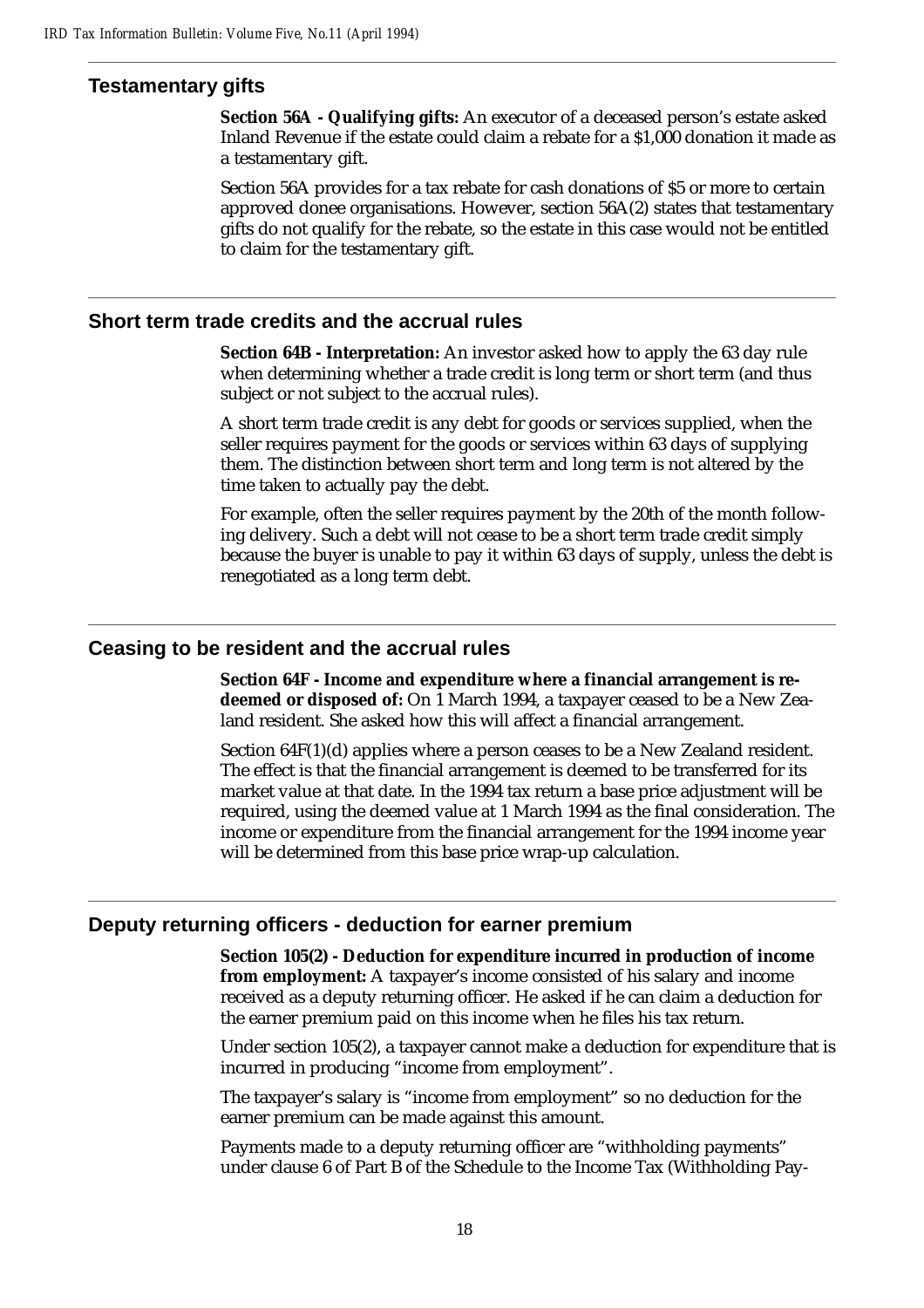ments) Regulations 1979, so they constitute "income from employment" for the purposes of section 105(2) of the Income Tax Act 1976 (under section 105(1)(c)).

The taxpayer must account for the employer and earner premiums on the deputy returning officer income when he files his tax return (sections 102 and 114, Accident Compensation and Rehabilitation Insurance Act 1992). As the withholding payments are "income from employment", the taxpayer cannot claim a deduction for the earner premium paid on them.

### **Refund of resident withholding tax**

**Section 327F(2) - Refund of excess tax deductions:** A taxpayer who had given his IRD number to his bank found the bank still deducted RWT at 33% instead of 24%. The taxpayer asked whether the bank had to refund the excess amount or whether he should file a tax return to receive a refund of the excess.

If a taxpayer discovers this error and advises the bank before 31 March in the income year in which the deduction is made, the bank may refund the overpayment, provided that the resident withholding tax deduction certificate has not been issued, or if it has been issued, that the certificate is returned to the bank and cancelled (section 327F(2)).

The bank is not liable to refund the excess amount to the taxpayer if the taxpayer's own act or omission caused the excess deduction to be made. (section 327F(4)).

In any case where a person is entitled to a refund, including cases where the error is discovered after 31 March, the person may apply to Inland Revenue for a refund under section 327G.

RWT deducted from a taxpayer's interest is credited against the taxpayer's final income tax liability. Even if the taxpayer does not apply for a refund of the excess amount, or if the bank doesn't refund it, the taxpayer will still receive a credit for the excess amount against that year's final tax liability. The taxpayer should file a tax return for that year to receive the refund.

# **Goods and Services Tax Act 1985**

## **Superannuation schemes - GST input credits**

**Section 3 - Meaning of term "financial services":** The chairman of a superannuation scheme asked if Inland Revenue would refund GST paid on expenses incurred by the trustees of the scheme.

Section 14 of the Act exempts from GST supplies made in respect of "financial services". Section 3 of the Act defines financial services and includes at section 3(1)(j) the provision or transfer of ownership of an interest in a superannuation scheme, or the management of a superannuation scheme.

Any expenses the trustees incur in relation to superannuation policies cannot be claimed. This is because the provision or transfer of ownership of an interest in a superannuation scheme is an exempt supply.

GST incurred by the trustees can only be claimed back if it is incurred for the principal purpose of making taxable supplies. For example, the trustees may be making taxable supplies if they receive rents from commercial properties. The trustees could claim back GST incurred to the extent that it relates to such taxable supplies.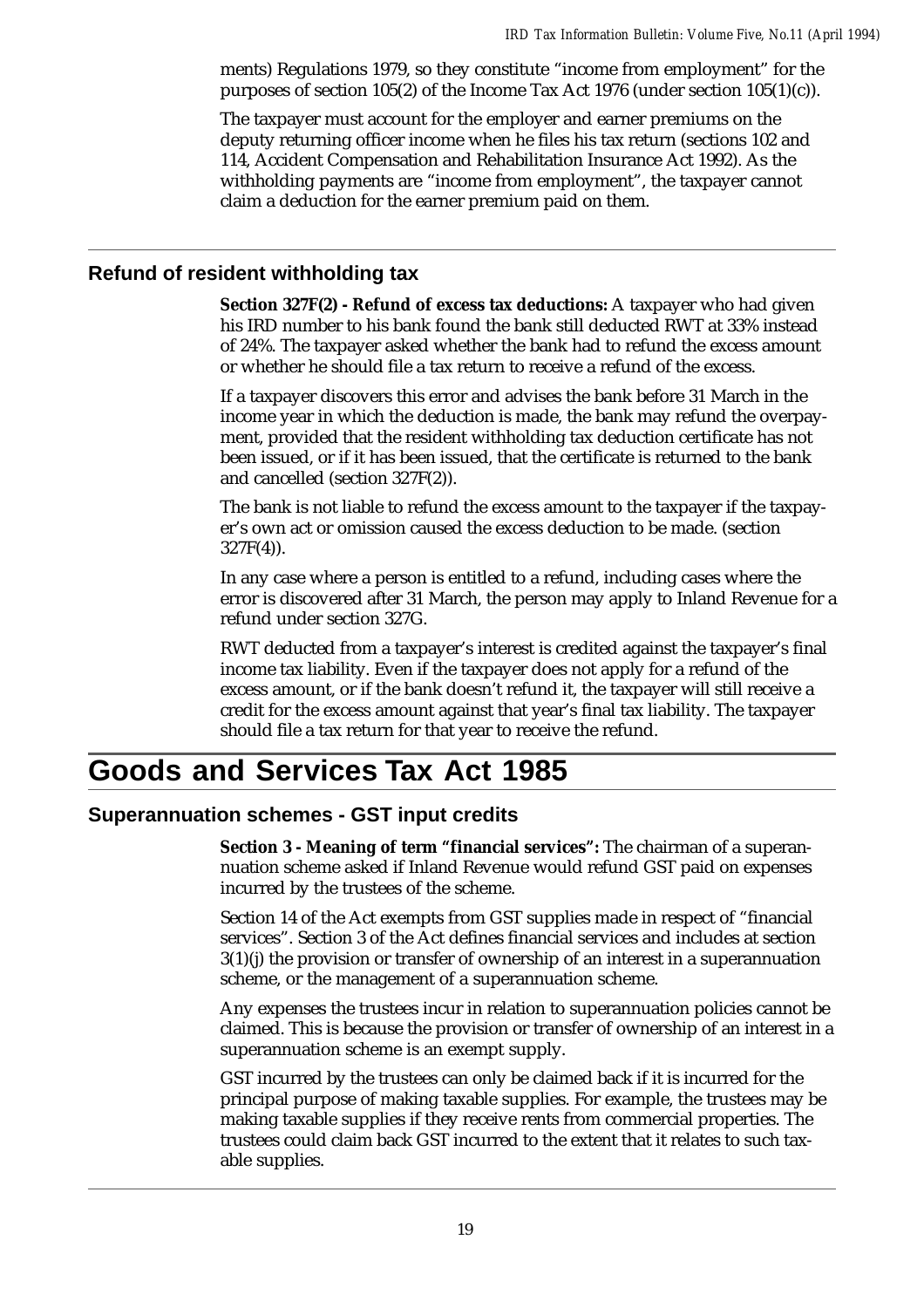# **Gaming Duties Act 1971**

#### **Change in return period**

**Section 12D - Monthly returns to be furnished to Commissioner:** A gaming machine operator asked if the return period covered by a return could be to the last Wednesday of each month, to correspond with the business' accounting cutoff date.

Section 12D requires every gaming machine operator to make a return by the 20th day of each month, showing the gaming machine profits for the previous month and the gaming machine duty payable on those profits. All payments of gaming machine duty are due at the time the return is due.

This section was amended from 14 December 1992, to allow gaming machine operators to apply to Inland Revenue to furnish returns for a period ending on any day within 7 days either side of the last day of the month. The time for filing the return and paying the duty remains the same.

If the gaming machine duty isn't paid by the due date, interest will be charged under section 12F(1) at 5% per month or part-month. To avoid being charged this interest, the gaming machine operator must pay the duty for any return period by the 20th of the next month.

The operator in this case is allowed to file returns for the period ending on the last Wednesday of each month.

#### **Assessment of gaming duty**

**Section 12G - Assessment of duty:** A taxpayer asked under what circumstances Inland Revenue would issue an assessment for gaming machine duty.

Generally, the filing of returns together with payment of duty is on a self-assessment basis. However, Inland Revenue can issue an assessment in any of these circumstances:

- a person defaults in furnishing the monthly return
- Inland Revenue is not satisfied with any return
- Inland Revenue is not satisfied that the amount of duty paid is the correct amount
- there is reason to believe that any person is liable to pay gaming machine duty.

Inland Revenue may assess the amount of gaming machine profits on which, in the Commissioner's judgment, gaming machine duty ought to have been paid. This assessment may also include interest, if appropriate. Inland Revenue will give written notice to the person of any assessment. The Commissioner may make additions or alterations to assessments to ensure they are correct, even if the operator has paid the duty assessed.

#### **Payment of gaming duty from third party**

**Section 12L - Deduction of duty from payments due to defaulters:** A gaming machine operator asked if Inland Revenue could collect money that a debtor owed to the operator, to pay the operator's gaming duty arrears.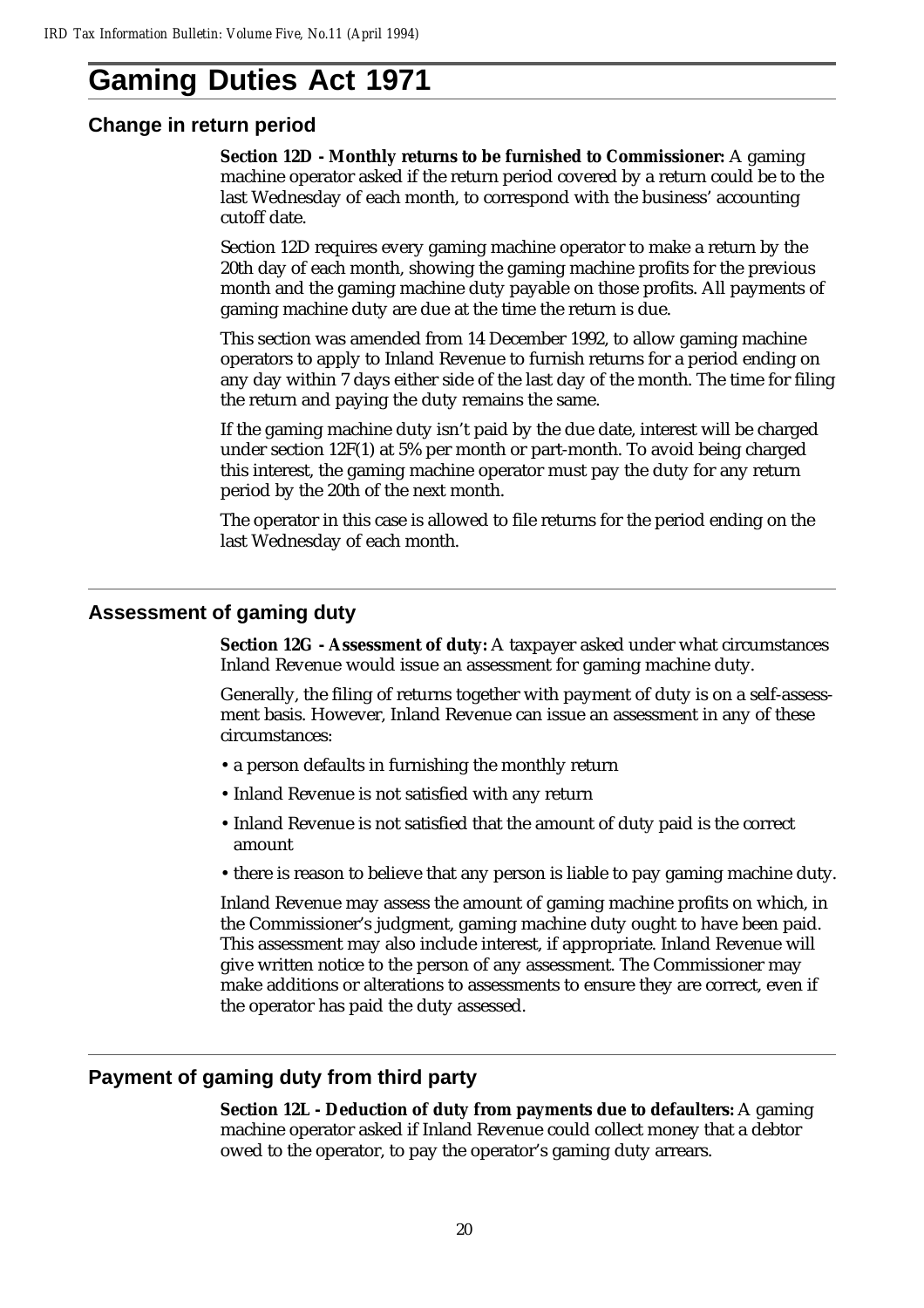If an operator does not pay the duty assessed, Inland Revenue can recover the amount outstanding from any third party that owes money to the operator. Inland Revenue issues a written notice to the third party specifying the amount payable, requiring the third party to pay that sum to Inland Revenue to the credit of the defaulter. Inland Revenue also sends a copy of the notice to the defaulter. When the third party makes a deduction from an amount payable, the defaulter is entitled to receive a statement in writing from the person making the deduction, to advise of the deduction and its purpose.

If Inland Revenue asks a third party to make a gaming duty deduction in this way, the third party is required by law to do so. It is an offence to fail to make such a deduction or to fail to pay the sum deducted to Inland Revenue.

# **Child Support Act 1991**

#### **Change in family circumstances**

**Section 82 - Liable parent to advise Commissioner of certain changes in living circumstances:** A custodial parent advised the Child Support Agency that the liable parent had changed his living circumstances. This change resulted in a larger child support liability. The custodial parent's concern was that, had she not been aware of the change, the liable parent may not have advised the agency of the change in circumstances.

Under section 82, liable parents must notify Inland Revenue as soon as practicable of any change in living circumstances that affect their Child Support liability. Failing to notify Inland Revenue of such changes is an offence under section 208(b). The maximum fine for this is \$2,000 for a first offence (section 210(3).

In this case, the liable parent had supplied the required information as soon as practicable, so no prosecution was contemplated.

#### **Maximum deduction from wages**

**Section 165 - Protected net earnings rate:** An employer asked if he had deducted the correct amount of PAYE and Child Support. For two months, the employee's earnings were less than they would normally have been. This created the situation where the Child Support deductions became large in comparison to the wages paid.

There is a maximum amount of Child Support that can be deducted. Section 165 of the Act provides that the employer cannot make deductions of Child Support that reduce the employee's wage to less than 60% of the wage remaining after PAYE is deducted. This means the maximum Child Support deduction is 40% of the net wage.

Section 165 only limits the amount of Child Support that an employer can deduct; it does not reduce the liable parent's total liability. This means the liable parent must still pay the assessed amount by another means, (e.g. by cheque) when his or her income becomes sufficient. If the liable parent's income remains low, he or she may elect to have the liability recalculated by completing an "Estimation of income for Child Support assessment" form (CS 107), which is available from the Child Support Agency. However, note that a penalty may apply if the liable parent underestimates his or her actual Child Support liability.

#### *Example*

Joe's weekly wage is \$151.00. PAYE of \$22.65 is deducted from the gross wage, leaving a net wage of \$128.35.

60% of 128.35 is \$77.01, which is the amount of protected net earnings.

The maximum Child Support deduction is \$51.34 for that week (i.e. \$128.35 x 40%).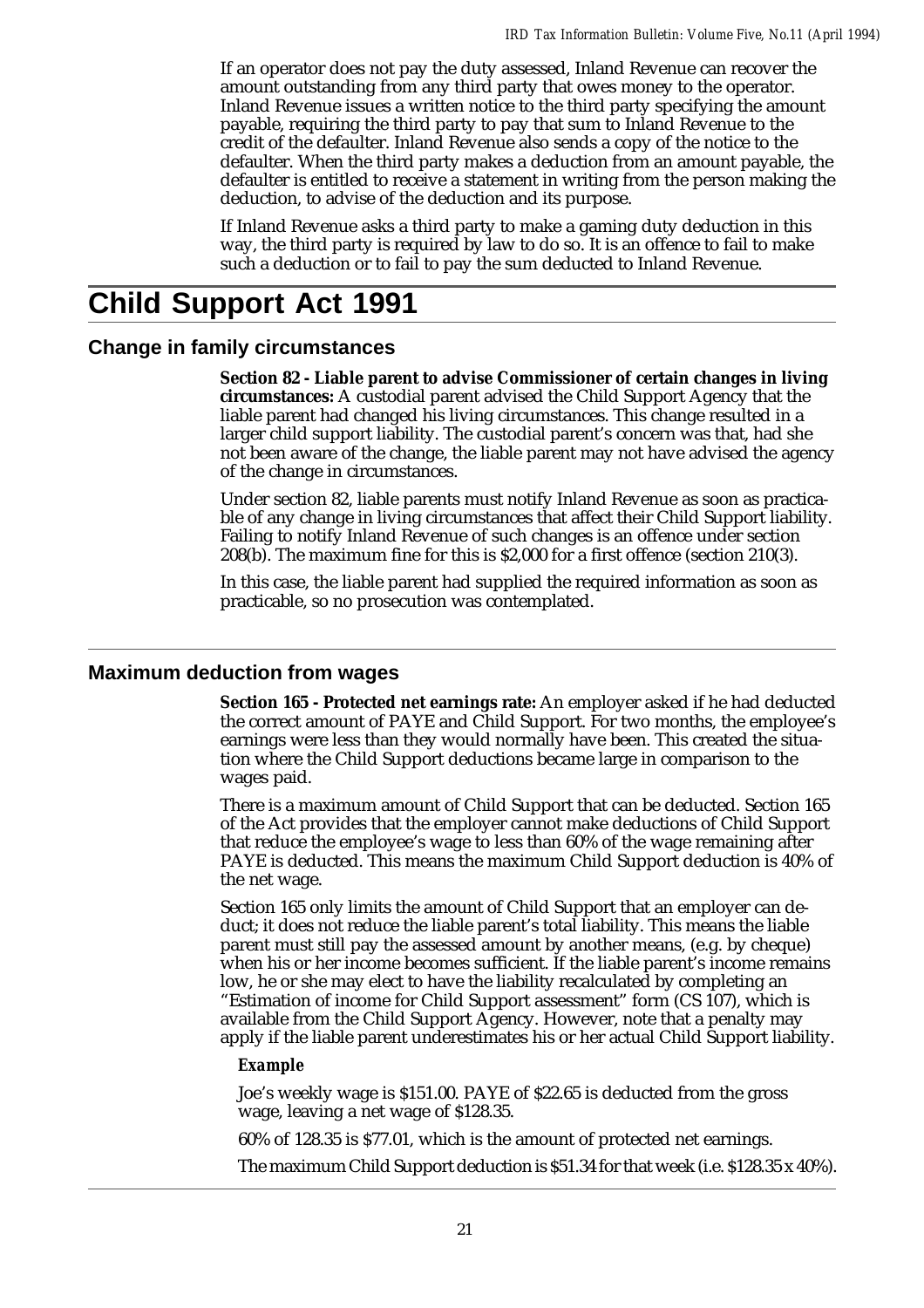# **Legal decisions - case notes**

This section of the Tax Information Bulletin sets out brief notes of recent tax decisions made by the Taxation Review Authority, the High Court, the Court of Appeal and the Privy Council.

We have given each case a rating as a reader guide to its potential importance.

- ••••• Important decision
- Interesting issues considered
- Application Of existing law
- **Routine** 
	- Limited interest

We've given full references to each case, including the citation details where it has already been reported. Details of the relevant Act and section will help you to quickly identify the legislation at issue. Short case summaries and keywords deliver the bare essentials for busy readers. The notes also outline the principal facts and grounds for the decision. Where possible, we have indicated if an appeal will be forthcoming.

These case reviews do not set out Inland Revenue policy, nor do they represent our attitude to the decision. These are purely brief factual reviews of decisions for the general interest of our readers.

## **Contents**

| <b>Horizon Homes Ltd</b><br>& others y CIR | $\bullet\hspace{0.1cm} \bullet\hspace{0.1cm}\bullet\hspace{0.1cm}\bullet$                     | Whether "show homes" are trading stock; timing of<br>assessability of income from construction projects  22 |
|--------------------------------------------|-----------------------------------------------------------------------------------------------|-------------------------------------------------------------------------------------------------------------|
| TRA 93/148, 93/149                         | $\bullet\hspace{0.1cm} \bullet\hspace{0.1cm}\bullet\hspace{0.1cm}\bullet$                     | Whether commercial building sold as going concern24                                                         |
| Hill v CIR<br>CA 94/93                     | $\bullet\hspace{0.4mm}\bullet\hspace{0.4mm}\bullet\hspace{0.4mm}\bullet\hspace{0.4mm}\bullet$ |                                                                                                             |

## **Whether "show homes" are trading stock; timing of assessability of income from construction projects**

| Case:          | Horizon Homes Limited & others v CIR. HC Wellington AP252/91                                                                                                                                                                                                                                                                                                                                                                                                           |
|----------------|------------------------------------------------------------------------------------------------------------------------------------------------------------------------------------------------------------------------------------------------------------------------------------------------------------------------------------------------------------------------------------------------------------------------------------------------------------------------|
| <b>Rating:</b> |                                                                                                                                                                                                                                                                                                                                                                                                                                                                        |
| Act:           | Income Tax Act 1976 - section 85                                                                                                                                                                                                                                                                                                                                                                                                                                       |
| Keywords:      | Trading stock, fixed capital, profits accounting methods, SSAP-14,<br>construction contracts, derive, progress payments                                                                                                                                                                                                                                                                                                                                                |
| Summary:       | The objectors' show homes were not trading stock but were fixed capital. The<br>objectors were right to recognise profit on completion because the "percentage<br>of completion" method was not appropriate.                                                                                                                                                                                                                                                           |
| Facts:         | The objectors were private companies carrying on the business of building<br>domestic dwelling houses. They built houses to order, not "on spec". The<br>objectors took 10-16 weeks to build each house, and they received progress<br>payments before building was completed. They only recognised profit on<br>completion of each contract, even for contracts spanning two income years.<br>They did not recognise any profit element on progress payment receipts. |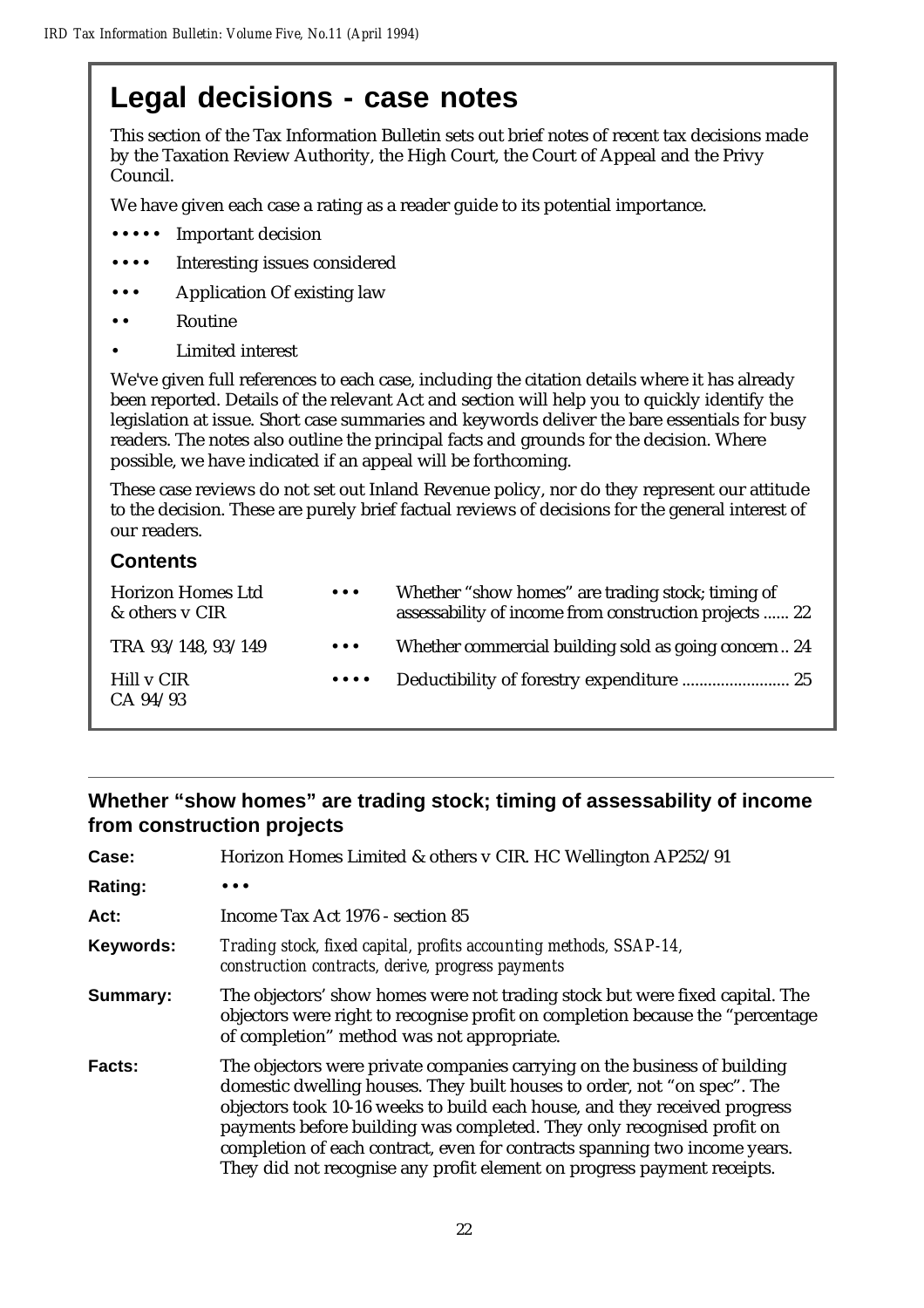Inland Revenue sought to have some profit element recognised from progress payments. This was done by calculating the average gross profit margin on completed contracts, applying this percentage to progress payments received, and adding this amount to increase the closing work in progress figure (which increased the 1987 operating profit). Inland Revenue adjusted the gross profit component in the taxpayer's favour to remove GST.

As part of the building business, the objectors also constructed show homes. These homes were usually sold within two years of construction, so the objector treated them as trading stock. Inland Revenue considered the show homes to be fixed assets.

**Decision:** Judge McGechan found that, although the show homes were literally within the trading stock definition (section  $85(1)(a)$ ), the literal interpretation of that section leads to an absurdity. It cannot be intended to bring fixed assets within the definition. Adopting a common sense approach, His Honour held that to be trading stock the show homes must be built with a 'sufficient accompanying purpose' of sale in the ordinary course of trade. His Honour noted that construction of the show homes had two purposes: to market the objectors' houses and to sell the houses. When applying a dominant purpose test, His Honour found the show homes were built for use as marketing tools and were intended to be fixed capital of the business, not trading stock.

> The second point involved the Commissioner's contention that some profit must be recognised on progress payments. SSAP-14 (Accounting for Profit on Construction Contracts) was discussed as the starting point for the tax treatment of progress payments. However, His Honour made it clear that the appropriate accounting treatment was not conclusive for income tax purposes. SSAP-14 requires profit to be recognised on a "percentage of completion" method, where the outcome can be reliably estimated (meaning that revenue, costs, and the amount of the contract performed can be reliably estimated). Where reliable estimates are impractical SSAP-14 provides that no profit should be recognised until completion.

> While His Honour believed revenue could be reliably estimated (as the contracts were fixed price), he found that costs could not be. His Honour accepted that the SSAP-14 "percentage of completion" method was not applicable.

His Honour also considered that the Commissioner's method did not provide a better reflection of gross income than SSAP-14 because:

- 1. It was directly contrary to the general direction of the SSAP, and departures from accepted practice are to be accepted with caution
- 2. The method relied on estimates, not on actual figures
- 3. Any mismatch of expenditure and receipts arising from the objectors' accounting methods was of reduced consequence when the business was ongoing
- 4. Progress payments were less than actual expenditure and there was, in reality, no profit at all.

The final point was explained by discussing and applying *H W Coyle Limited v CIR* (1980) 4 NZTC 61,558. His Honour made it clear that *Coyle's* case was not to be distinguished lightly. The principles from the case regarding the tax treatment of progress payments are valid generally for contracts crossing year-end boundaries. Applying those principles, allowable expenditure should be deducted from progress payments (earned and contractually due) and the balance will be gross profit or loss. For the contracts in question, expenditure exceeded payments and there was no gross profit element until completion of the contract and final payment.

**Comment:** Inland Revenue has not yet decided whether to appeal this decision. Also, we do not yet know whether the taxpayer will be appealing it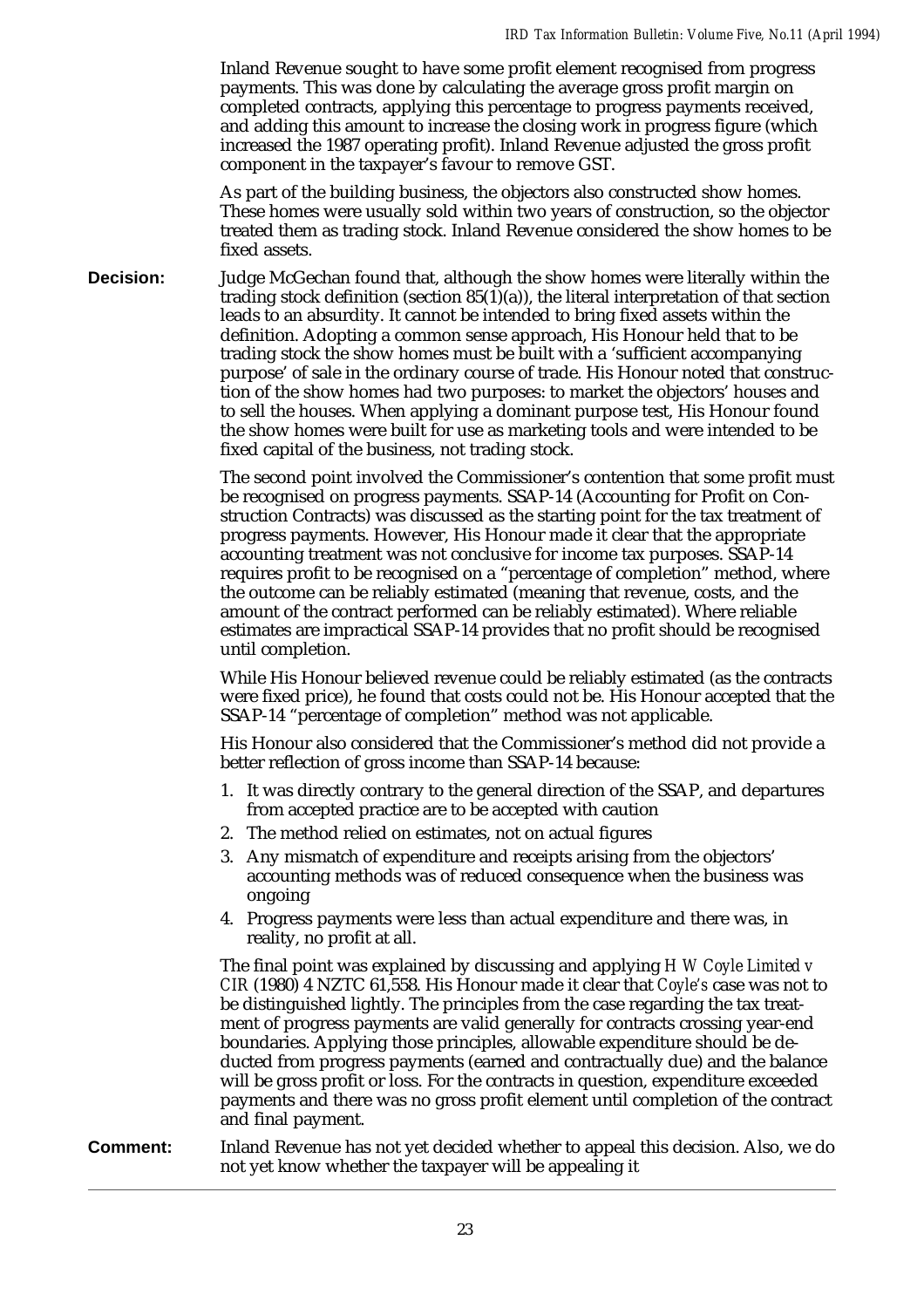# **Whether commercial building sold as a going concern**

| Rating:          | $\bullet\bullet\bullet$                                                                                                                                                                                                                                                                                                                                                                                                                                                                                                                                                                        |
|------------------|------------------------------------------------------------------------------------------------------------------------------------------------------------------------------------------------------------------------------------------------------------------------------------------------------------------------------------------------------------------------------------------------------------------------------------------------------------------------------------------------------------------------------------------------------------------------------------------------|
| Case:            | TRA 93/148, 93/149                                                                                                                                                                                                                                                                                                                                                                                                                                                                                                                                                                             |
| Act:             | Goods and Services Tax Act 1985 - section $11(1)(c)$                                                                                                                                                                                                                                                                                                                                                                                                                                                                                                                                           |
| Keywords:        | Commercial building, going concern, zero-rating.                                                                                                                                                                                                                                                                                                                                                                                                                                                                                                                                               |
| <b>Summary:</b>  | This case involved the supply of a commercial building with two sitting tenan-<br>cies. The vendor and the purchasers argued that the supply was of a going<br>concern and could be zero-rated for GST purposes. Inland Revenue argued that<br>the supply of the building and the leases were separate supplies of assets and<br>not that of a going concern. Judge Willy concluded that there was no intention to<br>sell a business as a going concern and therefore the supply was subject to GST at<br>12.5 percent.                                                                       |
| Facts:           | The purchasers were operating a business, and the lease of the shop they occu-<br>pied was coming to an end. They sought to find new premises as they consid-<br>ered the terms offered for renewal of the existing lease to be unsatisfactory. They<br>found suitable commercial property and entered into a purchase contract with<br>the vendor. The purchasers specifically wished to acquire the property with<br>vacant possession. The agreement stated that unless particulars of a tenancy<br>were included in the agreement, the property would be sold with vacant posses-<br>sion. |
|                  | There were two existing tenancies, and due to the nature of the leases with the<br>vendor, these tenancies could not be ceased. As a result, the purchasers did<br>agree to vary the contract and bought the property subject to the tenancies.                                                                                                                                                                                                                                                                                                                                                |
|                  | Inland Revenue sought to standard-rate this supply on the grounds that the<br>supply was not of a going concern. The taxpayers objected and a case was stated<br>to the Taxation Review Authority.                                                                                                                                                                                                                                                                                                                                                                                             |
| <b>Decision:</b> | Judge Willy reasoned that there had to be an intention to supply a business as a<br>going concern, and that there had to be an intention to acquire that same busi-<br>ness as a going concern. In this case, it was concluded that the purchasers had<br>never intended to purchase the building with the aim of receiving rentals from<br>it. They had wanted the whole of that building for themselves. However, this<br>was not possible due to the nature of two existing leases on the property. They<br>nevertheless, agreed to purchase the building subject to the leases.            |
|                  | Judge Willy concluded that there had been no continuity of the business at the<br>time of supply from the vendor to the purchasers. He did not accept the argu-<br>ment that just because the purchasers reluctantly accepted the existence of two<br>tenants in the premises, that it amounted to being a supply of a business by the<br>vendor. What had been supplied were the assets of the vendor's business and<br>not the vendor's business itself. As a result, the supply did not qualify for zero-<br>rating.                                                                        |
| <b>Comment:</b>  | The taxpayer is not appealing this decision.                                                                                                                                                                                                                                                                                                                                                                                                                                                                                                                                                   |
|                  |                                                                                                                                                                                                                                                                                                                                                                                                                                                                                                                                                                                                |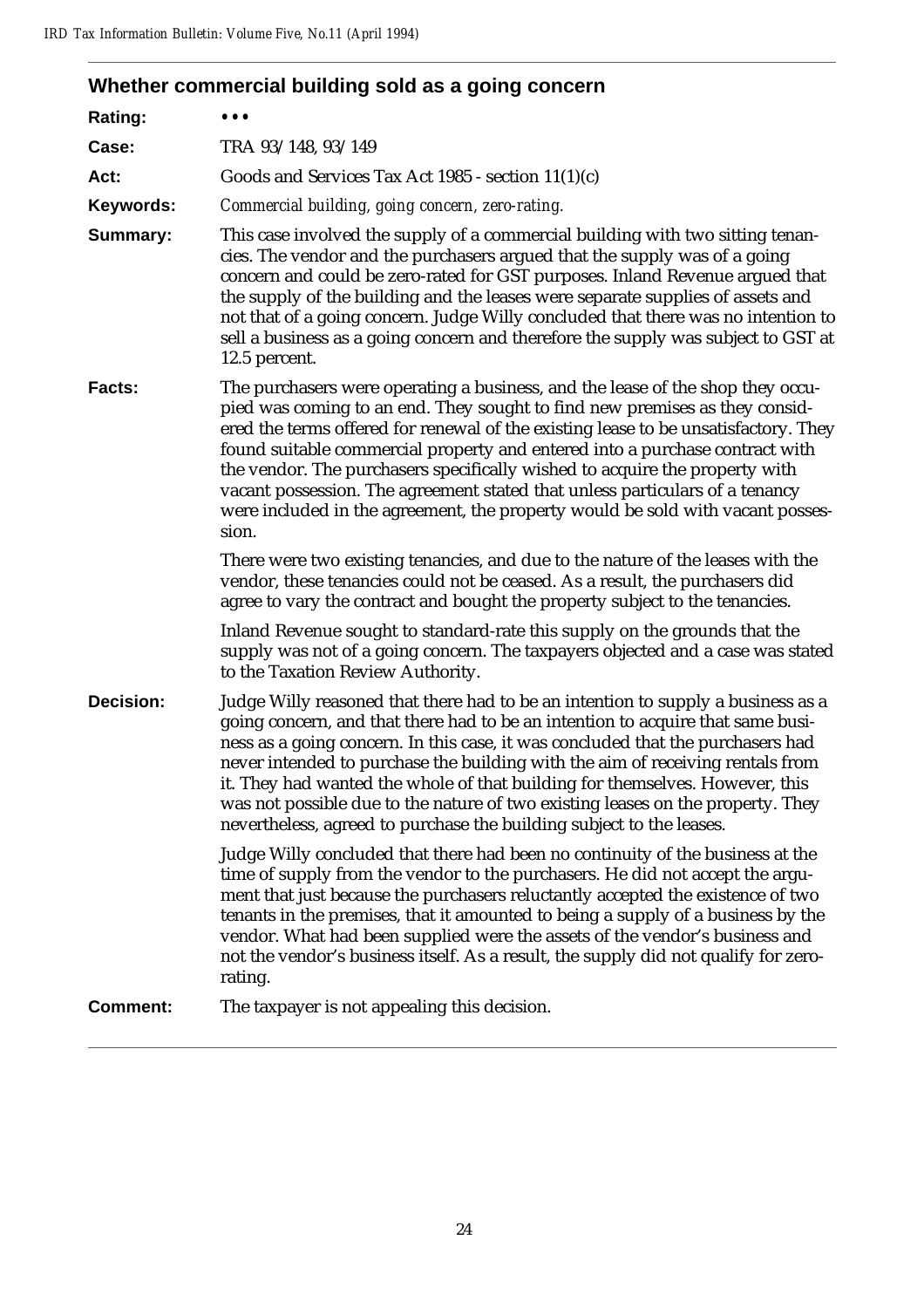# **Deductibility of forestry expenditure**

| Rating:          |                                                                                                                                                                                                                                                                                                                                                                                                                                                                                                                                                                                                                                                                                                   |
|------------------|---------------------------------------------------------------------------------------------------------------------------------------------------------------------------------------------------------------------------------------------------------------------------------------------------------------------------------------------------------------------------------------------------------------------------------------------------------------------------------------------------------------------------------------------------------------------------------------------------------------------------------------------------------------------------------------------------|
| Case:            | Hill v Commissioner of Inland Revenue CA 94/93                                                                                                                                                                                                                                                                                                                                                                                                                                                                                                                                                                                                                                                    |
| Act:             | Income Tax Act 1976 - sections 74, 104, 108, 126, and 127                                                                                                                                                                                                                                                                                                                                                                                                                                                                                                                                                                                                                                         |
| Keywords:        | Forestry business, deductions                                                                                                                                                                                                                                                                                                                                                                                                                                                                                                                                                                                                                                                                     |
| <b>Summary:</b>  | The Court of Appeal ruled that section 74 of the Income Tax Act 1976 is not an<br>exclusive code governing the deduction of forestry expenses; the general deduc-<br>tion provisions also apply. Also, forestry is not "farming" or "agriculture" for<br>the purposes of sections 126 and 127.                                                                                                                                                                                                                                                                                                                                                                                                    |
| <b>Facts:</b>    | The taxpayer bought a property in 1968 to grow Pinus radiata trees. He was<br>carrying on a business as defined in the Income Tax Act 1976. He sought deduc-<br>tions for the income years ended 31 March 1977, 1978, 1979. The taxpayer con-<br>tended that he could claim deductions under the forestry specific provisions of<br>section 74 and under the general deduction provisions of sections 104 and 108.<br>He also submitted he was entitled to deductions under sections 126 and 127<br>which are specific to farming and agriculture. Inland Revenue contended that<br>the taxpayer was confined to claiming deductions under section 74 as that sec-<br>tion was an exclusive code. |
| <b>Decision:</b> | Judge Richardson delivered the Court of Appeal's judgment, which held that<br>section 74 is not an exclusive code. There is no express provision nor inference in<br>the section which bars a deduction under the other specific deduction provisions<br>of the Act. Therefore, a taxpayer in a forestry business can claim deductions<br>under sections 104 and 108 as well as section 74.<br>However, the Court also held that in the context of the Income Tax Act 1976, the<br>words "farming" and "agriculture" in sections 126 and 127 do not include for-                                                                                                                                  |
|                  | estry. Therefore, a taxpayer in a forestry business cannot claim deductions under<br>these two sections which provide a deduction for capital development expendi-<br>ture to farmers.                                                                                                                                                                                                                                                                                                                                                                                                                                                                                                            |
| <b>Comment:</b>  | Inland Revenue is not appealing this decision.                                                                                                                                                                                                                                                                                                                                                                                                                                                                                                                                                                                                                                                    |

# **Upcoming TIB articles**

In the next few months we'll be releasing policy statements on these topics in the Tax Information Bulletin:

- When Inland Revenue can grant relief from payment of tax in cases of financial hardship
- Telephone rental deductions for businesses based at home
- GST and temporary imports

We'll publish these statements as soon as we've finished consulting with commentators outside Inland Revenue.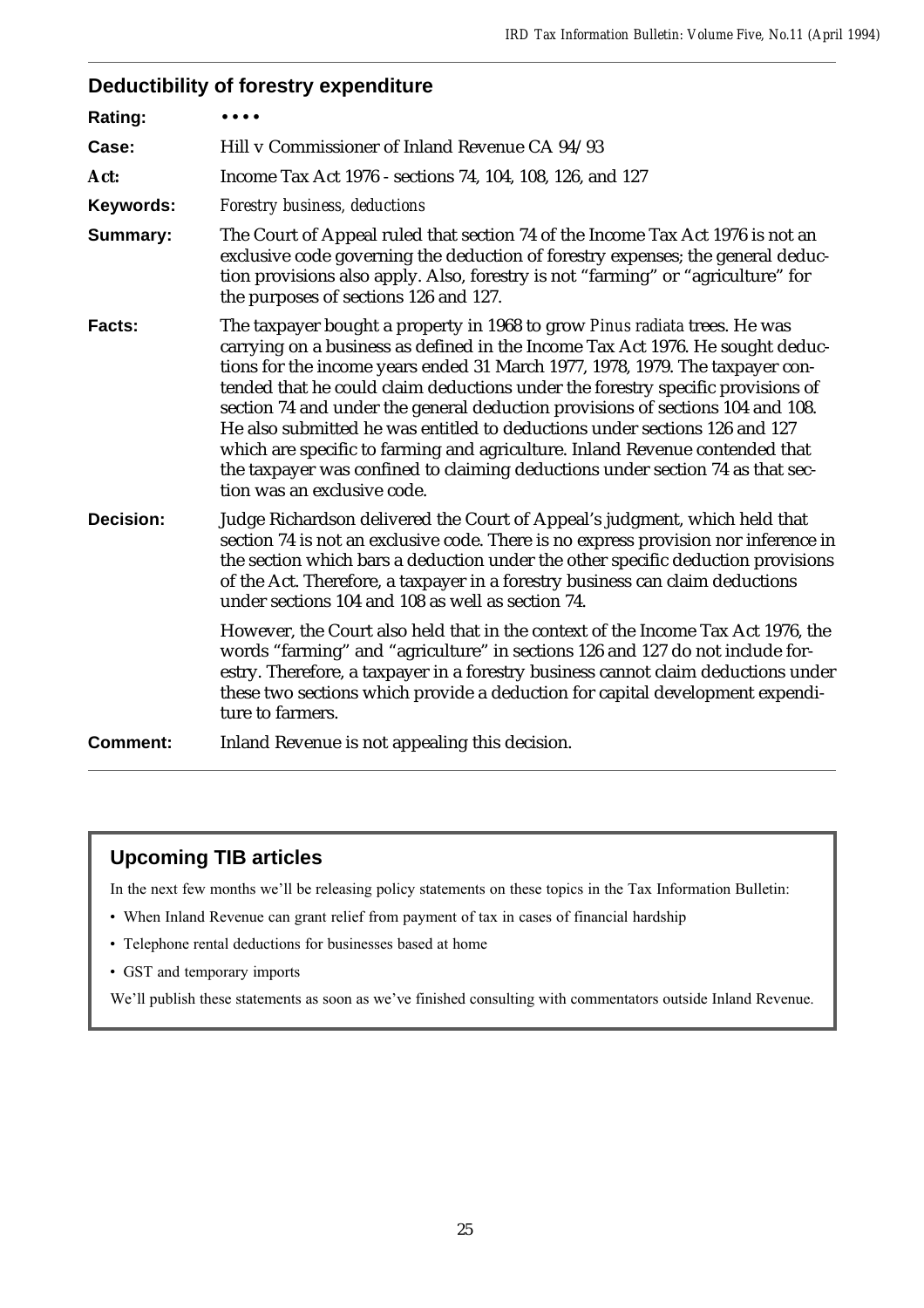# **Due dates reminder**

#### **May**

- 5 Large employers: PAYE deductions and deduction schedules for period ended 30 April 1994 due.
- 7 First instalment of 1995 provisional tax and/or Student Loan interim repayment due for taxpayers with January balance dates.

Second instalment of 1994 provisional tax and/or Student Loan interim repayment due for taxpayers with September balance dates.

Third instalment of 1994 provisional tax and/or Student Loan interim repayment due for taxpayers with May balance dates.

20 Large employers: PAYE deductions and deduction schedules for period ended 15 May 1994 due.

Small employers: PAYE deductions and deduction schedules for April 1994 due.

Gaming machine duty return and payment for month ended 30 April 1994 due.

RWT on interest deducted during April 1994 due for monthly payers.

RWT on dividends deducted during April 1994 due.

Non-resident withholding tax (or approved issuer levy) deducted during April 1994 due.

31 FBT annual liable return and payment due for employers who elected to pay FBT on an annual basis.

GST return and payment for period ended 30 April 1994 due.

1994 annual PAYE and ACC earner premium reconciliation (IR 68P) due. 1994 ACC employer premium calculation sheet (IR 68A) to be filed. ACC employer premium due to be paid.

RWT on dividends: specified dividend reconciliation (IR 17S or IR 17SA) to be filed.

RWT on interest: annual reconciliation statement (IR 15S) due.

#### **June**

- 5 Large employers: PAYE deductions and deduction schedules for period ended 31 May 1994 due.
- 7 First instalment of 1995 provisional tax and/or Student Loan interim repayment due for taxpayers with February balance dates.

Second instalment of 1995 provisional tax and/or Student Loan interim repayment due for taxpayers with October balance dates.

Third instalment of 1994 provisional tax and/or Student Loan interim repayment due for taxpayers with June balance dates.

IR 5 taxpayers: annual income tax return to be filed. (SL 9 form to be attached for Student Loan borrowers.)

20 Large employers: PAYE deductions and deduction schedules for period ended 15 June 1994 due.

Small employers: PAYE deductions and deduction schedules for May 1994 due.

Gaming machine duty return and payment for month ended 31 May 1994 due.

RWT on interest deducted during May 1994 due for monthly payers.

RWT on dividends deducted during May 1994 due.

Non-resident withholding tax (or approved issuer levy) deducted during May 1994 due.

Payment of debit imputation credit account balances as at 31 March 1994 due.

30 Final day for "small" employers to elect to pay FBT annually.

GST return and payment for period ended 31 May 1994 due.

First instalment of 1995 Student Loan non-resident assessment due.